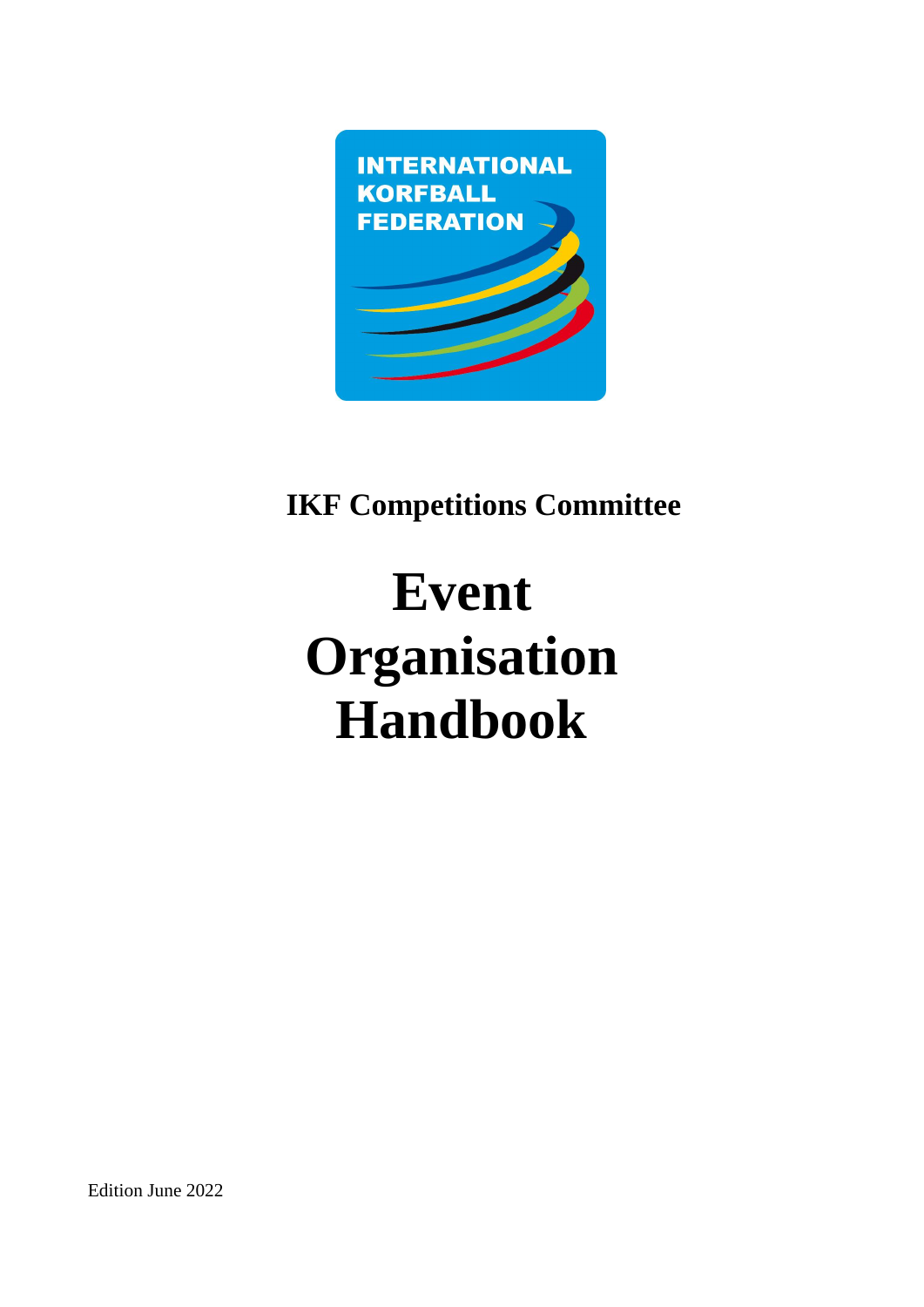# **INDEX**

| List of abbreviations                        |                                                                                  | 3              |
|----------------------------------------------|----------------------------------------------------------------------------------|----------------|
|                                              | Section A: IKF Competitions Committee and Continental Competition Working Groups |                |
|                                              | CC and CCWG tasks relating to the organisation of events                         | 3              |
| Contract                                     |                                                                                  | 4              |
| Coordination Officer - appointment and tasks |                                                                                  | 4              |
| Social Media Officer                         |                                                                                  | $\overline{7}$ |
| <b>Official Photographer</b>                 |                                                                                  | $\overline{7}$ |
| Livestream Officials                         |                                                                                  | 7              |
| Event task document                          |                                                                                  | 7              |
| Official announcer                           |                                                                                  | 7              |
| Web portal for communication                 |                                                                                  | $\overline{7}$ |
| <b>Section B: Referee matters</b>            |                                                                                  |                |
|                                              | Referees Committee matters before and during the event                           | 8              |
| <b>Section C: Organiser</b>                  |                                                                                  |                |
| Responsibility                               |                                                                                  | 9              |
| Promotion of Korfball                        |                                                                                  | 9              |
| Legacy of the event                          |                                                                                  | 9              |
| Financial Arrangements - organisers          |                                                                                  | 9              |
|                                              | - participating teams                                                            | 11             |
|                                              | - officials, lodging of officials                                                | 11             |
|                                              | - local transport (officials and timetable) and-accreditation charge             | 12             |
| Section D: Organising a tournament           |                                                                                  |                |
| <b>Event Organisation</b>                    | - local organising committee                                                     | 13             |
|                                              | - food, lodging and local transport                                              | 13             |
|                                              | - welcome                                                                        | 14             |
|                                              | - playing facilities and equipment                                               | 15             |
|                                              | - medical arrangements                                                           | 16             |
|                                              | - matches and their timings                                                      | 17             |
|                                              | - other items to be considered at a match                                        | 19             |
|                                              | - meetings, doping control                                                       | 20             |
|                                              | - press centre, secretariat facilities                                           | 20             |
|                                              | - ceremonies                                                                     | 20             |
|                                              | - accreditation                                                                  | 21             |
|                                              | - laundry                                                                        | 21             |
|                                              | - tournament brochure (programme)                                                | 22             |
|                                              | - farewell (or main) party                                                       | 22             |
|                                              | - photos, video, TV, radio, webcast, marketing                                   | 22             |
|                                              | - evaluation                                                                     | 22             |
| <b>Section E: Appendices</b>                 |                                                                                  |                |
| IKF's specific advertising needs             |                                                                                  | 23             |
| Pre-match Protocol                           |                                                                                  | 24             |
|                                              | Opening and Award Ceremony Protocols/Requirements                                | 25             |
|                                              | Use of flags at IKF events, IKF recognized events, and IKF patronaged events     | 30             |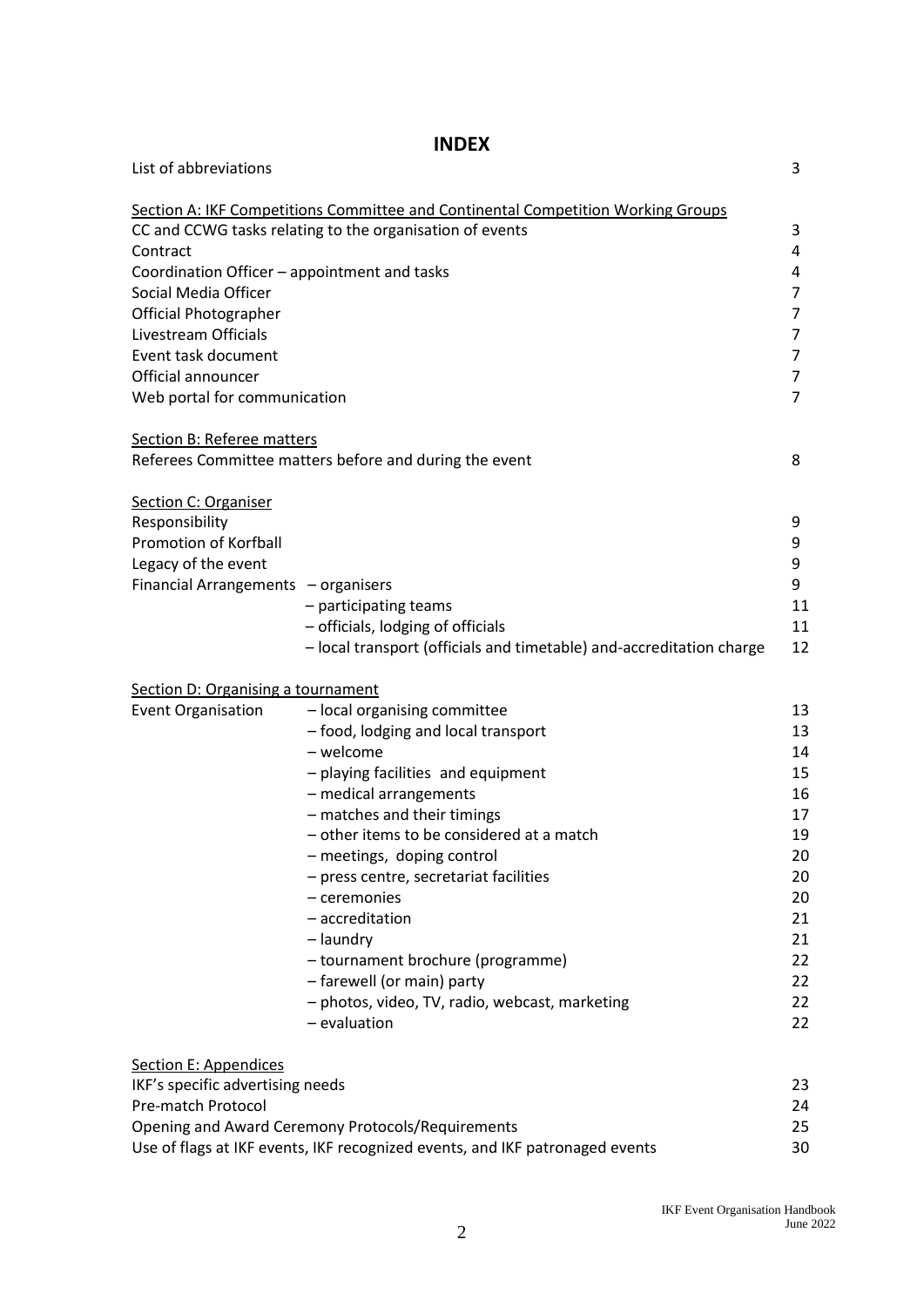#### **Abbreviations**

| <b>IKF</b>        | International Korfball Federation                 |
|-------------------|---------------------------------------------------|
| IKF AO            | <b>IKF Asia-Oceania</b>                           |
| <b>IKF Europe</b> | <b>IKF Europe</b>                                 |
| CC                | Competitions Committee of the IKF                 |
| <b>RC</b>         | Referees Committee of the IKF                     |
| RA.               | Referee Assessor                                  |
| <b>CCWG</b>       | <b>Continental Competitions Working Group</b>     |
| ECWG              | <b>European Competitions Working Group</b>        |
| ACWG              | <b>Asian Competitions Working Group</b>           |
| Exco              | Executive Committee of the IKF                    |
| Council           | Council of the IKF                                |
| CO.               | <b>IKF Coordinating Officer</b>                   |
| <b>LOC</b>        | <b>Local Organising Committee</b>                 |
| <b>TDP</b>        | <b>Tournament Disciplinary Panel</b>              |
| <b>TUE</b>        | Therapeutic Use Exemption (see Anti-Doping Rules) |
|                   |                                                   |

# **SECTION A**

# **IKF Competitions Committee and Continental Competition Working Groups**

#### **A1 Tasks relating to the organisation of events**

A1.1 To organise Korfball events requested by IKF members. The IKF Competition Committee (CC) has the overall responsibility of the organisation of all IKF events. The biggest and most important events fall directly under de jurisdiction of the IKF CC. Most of the Continental Events are delegated to the Continental Competition Working Groups (CCWG). For Europe this is the ECWG and for Asia the ACWG. In Africa and the Americas there is no CCWG currently present so here the CC is directly in charge. Effectively this means the following:

The **CC** will be responsible for the following events: -

- The Korfball element of the World Games (WG)
- IKF World Korfball Championship (IKF WKC)
- IKF U21 World Korfball Championship (IKF U21 WKC)
- IKF European Korfball Championship Final Round (IKF EKC)
- IKF Asia Oceania Korfball Championship (IKF AOKC)
- IKF U21 Asia Oceania Korfball Championship (IKF U21 AOKC)
- IKF U19 World Korfball Championship (IKF U19 WKC)
- **IKF Beach Korfball World Korfball Championship**
- IKF U21 and Senior Continental events in Africa and the Americas

The IKF **ECWG** will be responsible for the following delegated events: -

- IKF U21 European Korfball Championship (IKF U21 EKC)
- IKF Europa Cup Final Round (IKF ECup Final Round)
- IKF Europa Cup First Round (IKF ECup R1)
- IKF Europa Shield (IKF EShield)
- IKF European Korfball Championship First Round (IKF EKC R1)
- IKF U19 Open European Korfball Championship (IKF U19 OEKC)
- IKF Beach Korfball World Cup (Europe)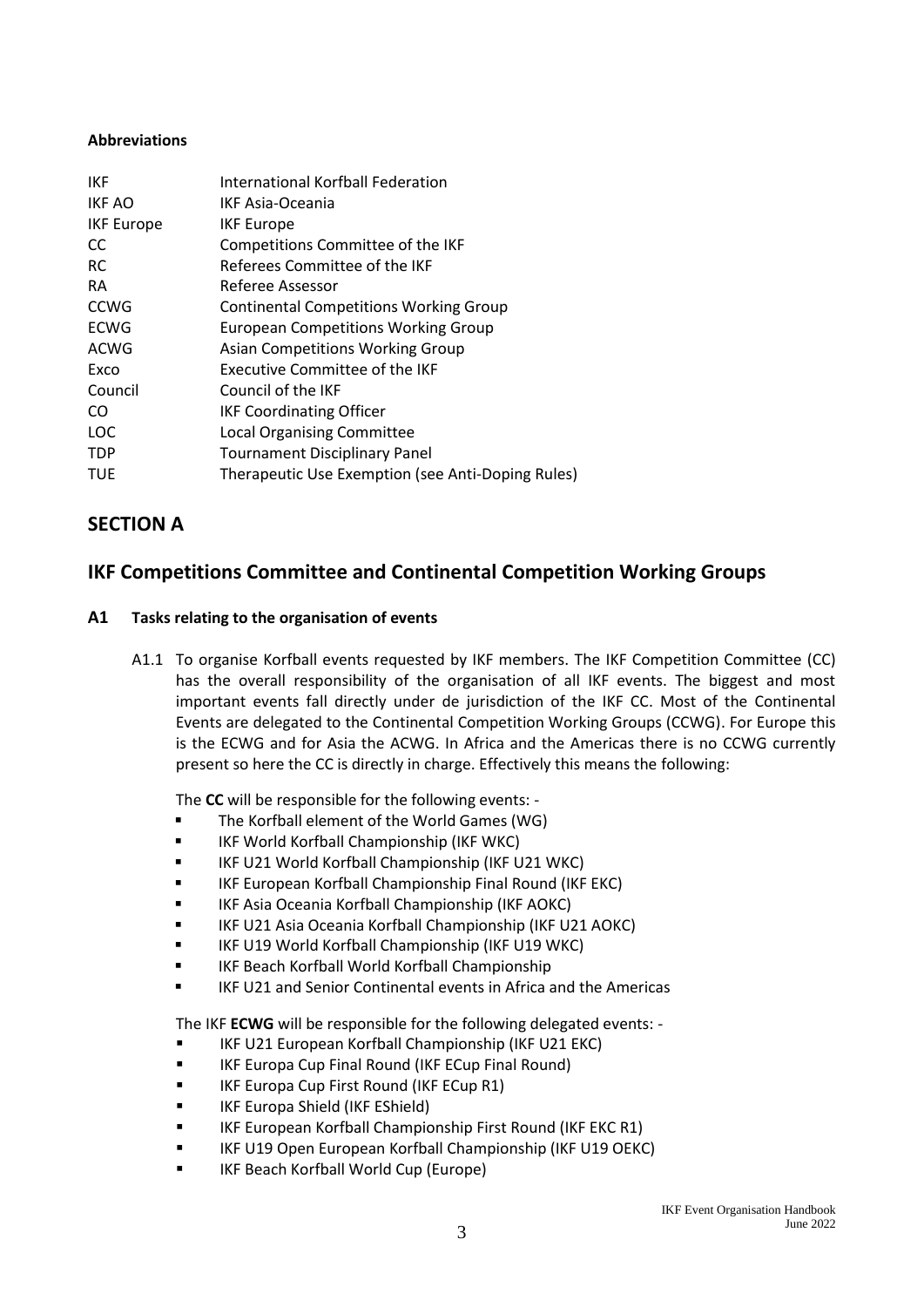■ Other events in Europe delegated by the CC

The IKF **ACWG** will be responsible for the following delegated events: -

- IKF Asian Korfball Championship (IKF AKC)
- IKF U21 Asian Korfball Championship (IKF U21 AKC)
- IKF U19 and U16 Asia Korfball4 Championship (IKF U19 and U16 AK4C)
- IKF Beach Korfball World Cup (Asia)
- Other events in Asia delegated by the CC
- A1.2 The IKF ECWG and IKF ACWG will be responsible to the CC. The Competitions Committee will be responsible to the Executive Committee of the IKF (Exco).
- A1.3 Events that are designated as "IKF Recognised" or "IKF Patronaged" will have their organisation monitored by IKF Europe (e.g. by ECWG for events in Europe), IKF Asia (e.g. by ACWG for events in the Asian Region) and by the CC for events elsewhere in the world.
- A1.4 The CC, or relevant Continental Working Group, shall organise/oversee a bidding and selection process for prospective host countries.
- A1.5 The CC, or relevant Continental Working Group, shall organise/oversee an invitation and selection process for competing clubs/countries, including any first rounds if necessary.
- A1.6 The World Games and the IKF World Korfball Championship will automatically have the IKF CEO as the IKF Coordinating Officer of the event. This is due to the importance and amplitude of the event and therefore the need to ensure a direct information line between the event and the IKF Exco. An assistant CO for the event will also be appointed to collaborate with the IKF CEO and execute most of the operational work.
- A1.7 In this handbook reference will be made to the CC. Where this occurs, it shall be taken to be the committee or working group responsible for the event, i.e. CC, ECWG or ACWG. In addition, the use of the male gender is automatically extended to the female gender as well.

# **A2. Contract**

- A2.1 The CC shall arrange for a contract to be drawn up between the IKF and host country for each event. The contract will be based on the terms of a Memorandum of Understanding that was signed by the host at the time of making its bid.
- A2.2 In the event of any conflict between the terms of the contract and any clauses in this booklet, the terms of the contract shall apply.

# **A3. IKF Coordination Officer**

A3.1 The IKF Competition Committee (CC) or responsible Continental Competition Working Group (CCWG) will appoint an IKF Coordination Officer (IKF CO) for an IKF event. The IKF CO is the first line of contact of the IKF towards the Local Organiser of an IKF event, both during the preparation and execution of the event. The IKF CO reports to the chairman of the IKF CC or the chairman of the relevant IKF CCWG, together with the IKF CEO for important matters. The main task of the IKF CO is to assist the Local Organising Committee (LOC) to put into place the necessary organisation for the event and to assist in its smooth running. Leading in this relationship is the contract between the IKF and the relevant National Organisation and the IKF Event Handbook.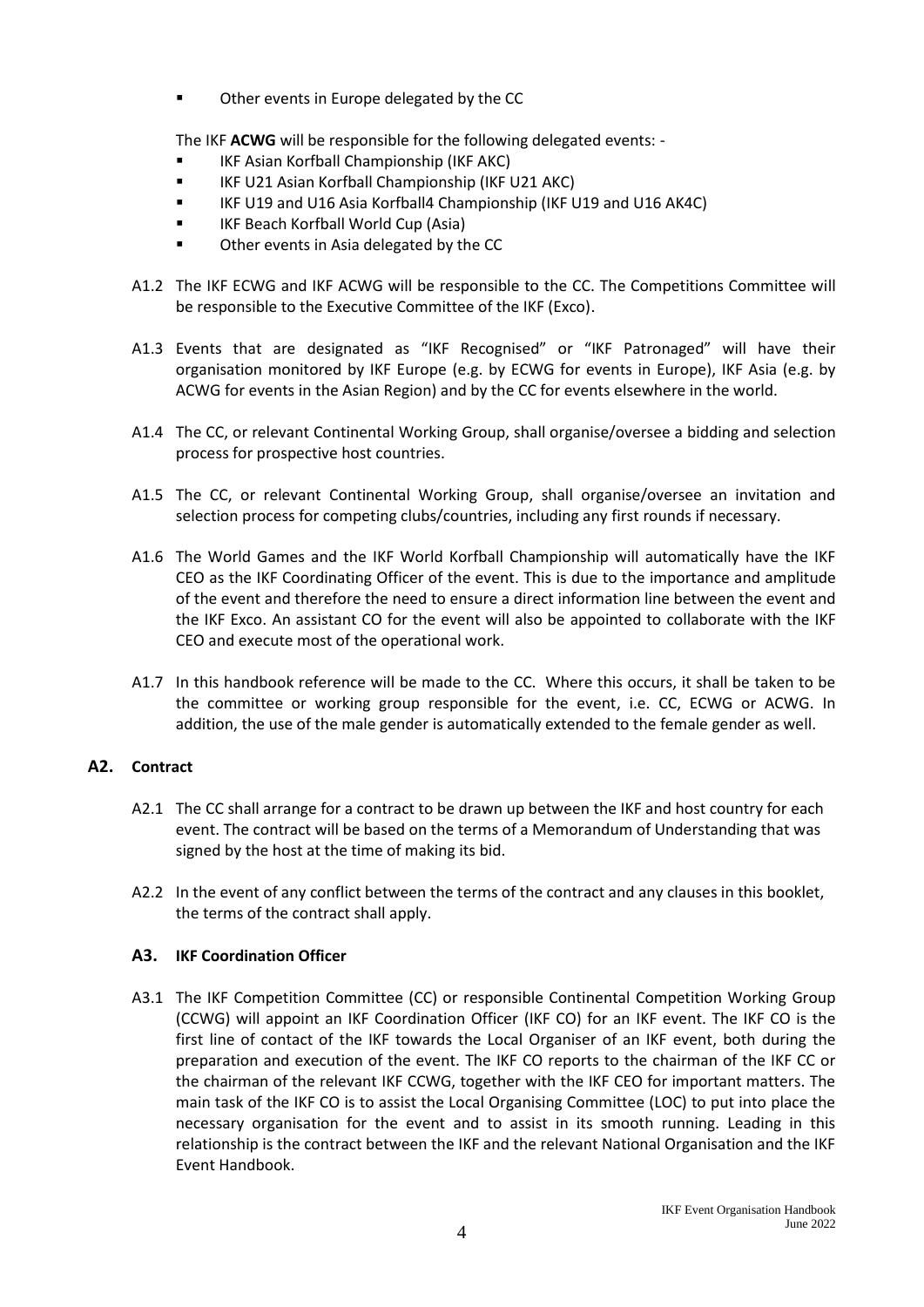# A3.2 Competences:

- Good organisational and planning skills.
- Good communication skills. Fluent in English, both verbal and in writing.
- Good social skills. Being a team player and is able to work with people from different backgrounds.
- Cultural sensitivity: being able to work within a context of different cultural backgrounds
- Organisational sensitivity: being able to recognise possible sensitivities within the IKF, the host or the participating countries.
- Bold attitude: being able to resolve operational problems and 'get the job done'.

# A3.3 The Coordination Officer shall:

# General

- ensure he is aware of the content of the contract between the IKF and the National Organisation and the involved deadlines + the IKF Handbook.
- liaise with the chairman of the CC or CCWG if an inspection visit of the host country is required. In principle, it is expected that all the venues, hotels, etc. are inspected by the CO in preparation towards the event.
- keep the CEO and IKF Office informed of the progress of the event and immediately alert the LOC and CC/CEO if he perceives a risk of disagreement or any problems.
- **■** liaise with the IKF Secretary General/CEO that all relevant anti-doping measurements are in place; including facilities for doping tests and possible anti-doping education activities. Everything must follow the WADA and IKF anti-doping regulations.
- ensure that he prepares an evaluation of the event and sends it to the chairman of the CC or the CCWG and the IKF Office.

LOC

- make contact with the Chairman of the LOC at least once per month in the period leading up to the event and more frequently in the final 3 months should this prove necessary.
- ensure that the LOC creates an 'Event task document' which shows all the tasks to be done, who is responsible and the completion dates; X-file for discussing with LOC competition and organisational matters.
- **•** ensure he is kept fully informed, at all times, of the way that the LOC is progressing (proposed programme, matters involving sports halls and equipment, problems encountered, ceremonies being planned, transport arrangements etc) .
- ensure that the mandatory package deal offer (including accommodation, food and transportation options) is meeting the IKF requirements and is sent out on time by the LOC. Before sending out the package deal the CO needs to officially approve it.
- ensure that the event logo has been sent to the IKF for approval before publishing it.
- keep the LOC informed of all changes concerning rules, participation of teams, etc.
- discuss with the LOC the wider impact of the event where it comes to promotion and legacy of the event: what will be done to promote the event and get spectators and what will be done to make sure that the event has a long-term impact on the development of korfball.
- liaise with the LOC to gather information on the progress of the event like finance, sponsorship, national and local subsidies and to have access to contracts with external companies.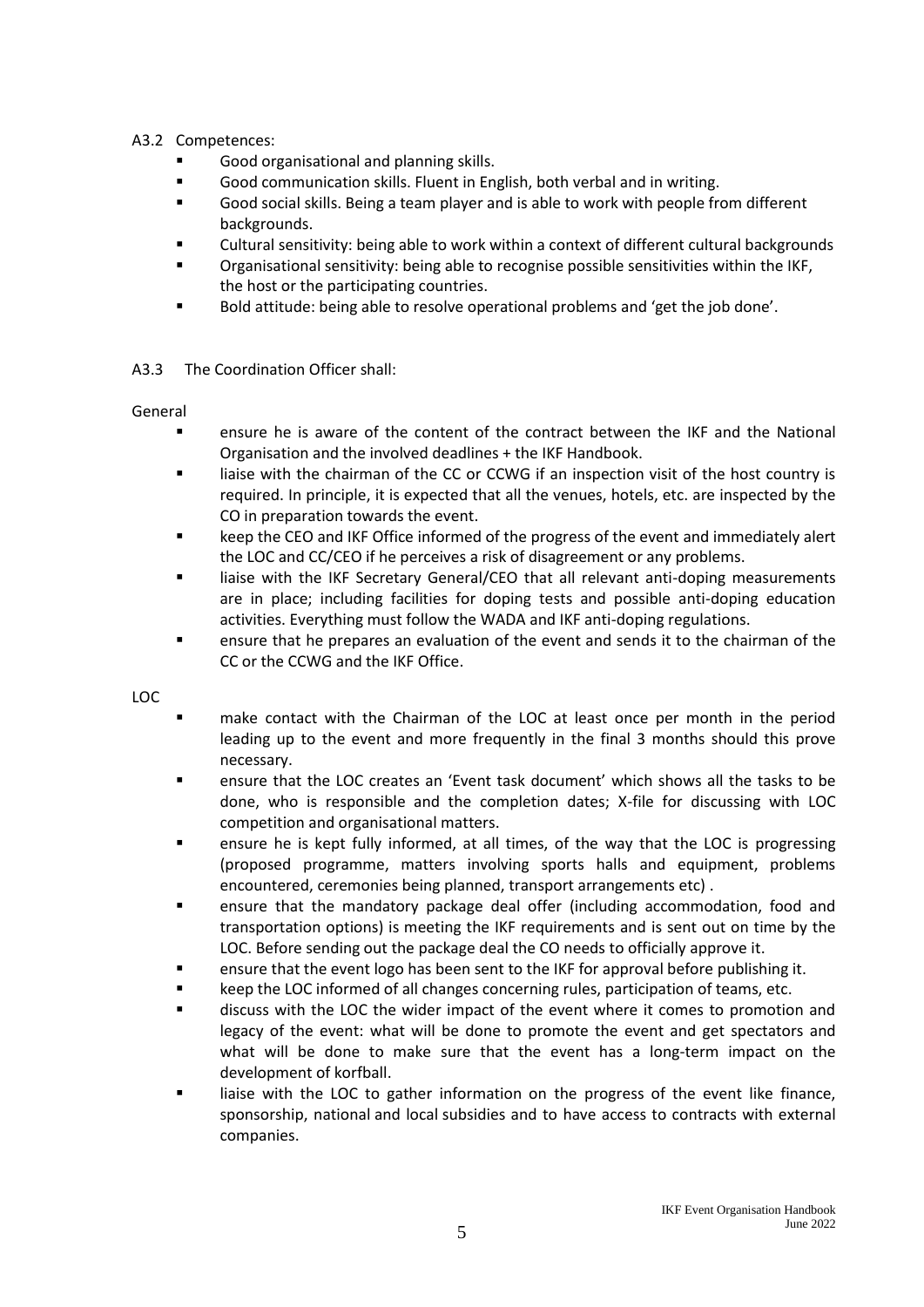organise a debriefing and evaluation after the event so that at least the IKF has a rough idea about the outcome of the promotion campaign and the financial result in detail.

# Materials and Equipment

- ensure that the venue(s) used for the event, together with any planned venues used for training, have suitable dressing rooms, shower facilities, level of hygiene, lighting and hot water and meet the requirements of a top sporting event.
- whenever livestream is applicable for the event, ensure that all required livestream facilities (including high speed internet) are arranged and checked upfront.
- liaise with the LOC concerning the required equipment (korfball floor, synthetic korfs, posts and balls) and the quantities and types of each that are required.

#### Officials and Volunteers

- liaise with the IKF Office concerning the number and names of IKF Officials that are appointed to the event (jury members, referees, referee assessors, social media, livestream crew, EXCO members, etc).
- liaise with the LOC and Jury Chairman the volunteers that are necessary to let the event run smoothly (shot clock, time clock, cleaners, etc).
- control the number of bed nights of IKF officials and coordinate the process of arrival and departure so that transportation and accommodation can be arranged by the LOC.
- ensure that an identified Social Media officer is appointed for the event. Depending on the size of the event this person can be appointed by the IKF and/or by the LOC. At smaller events the task can also be undertaken by the CO but it is essential that someone coordinates, and is responsible for, announcements to the Press and Media.

#### Guests

- liaise with the LOC and the IKF Office the invitations list for the VIPs and IKF guests when applicable. The hosts will have their own list and the CO should ensure that there is no duplication. For standard IKF VIPs and guests there is an agreed list which depends on the event (The IKF has the detailed VIP guidelines).
- ensure that at the venue the VIP room is suitable for entertaining visiting dignitaries and VIPs (i.e. it should be kept clean, stocked with drink and snacks and should not double up as an office).

#### IKF Office

Liaise with the IKF Office concerning the following:

- provision of uniforms for the jury and referees.
- **EXECT** assure that the necessary forms are distributed on time by the IKF Office to the competing teams, and that replies are received in accordance with the rules and are sent to the hosts, himself, the Chairman of the Jury and the IKF Office.
- suitable gifts for the organisers, including the IKF tournament certificate.
- the IKF and other flags (e.g. World Games, Mikasa and potential other sponsors) are taken to the event.
- **.** the National and IKF Hymns are sent to the LOC (National Hymns only for National team events). The IKF Office will provide the CO with the National Hymns.
- assure that the number of balls listed in the contract are sent to the LOC.

Jury Chair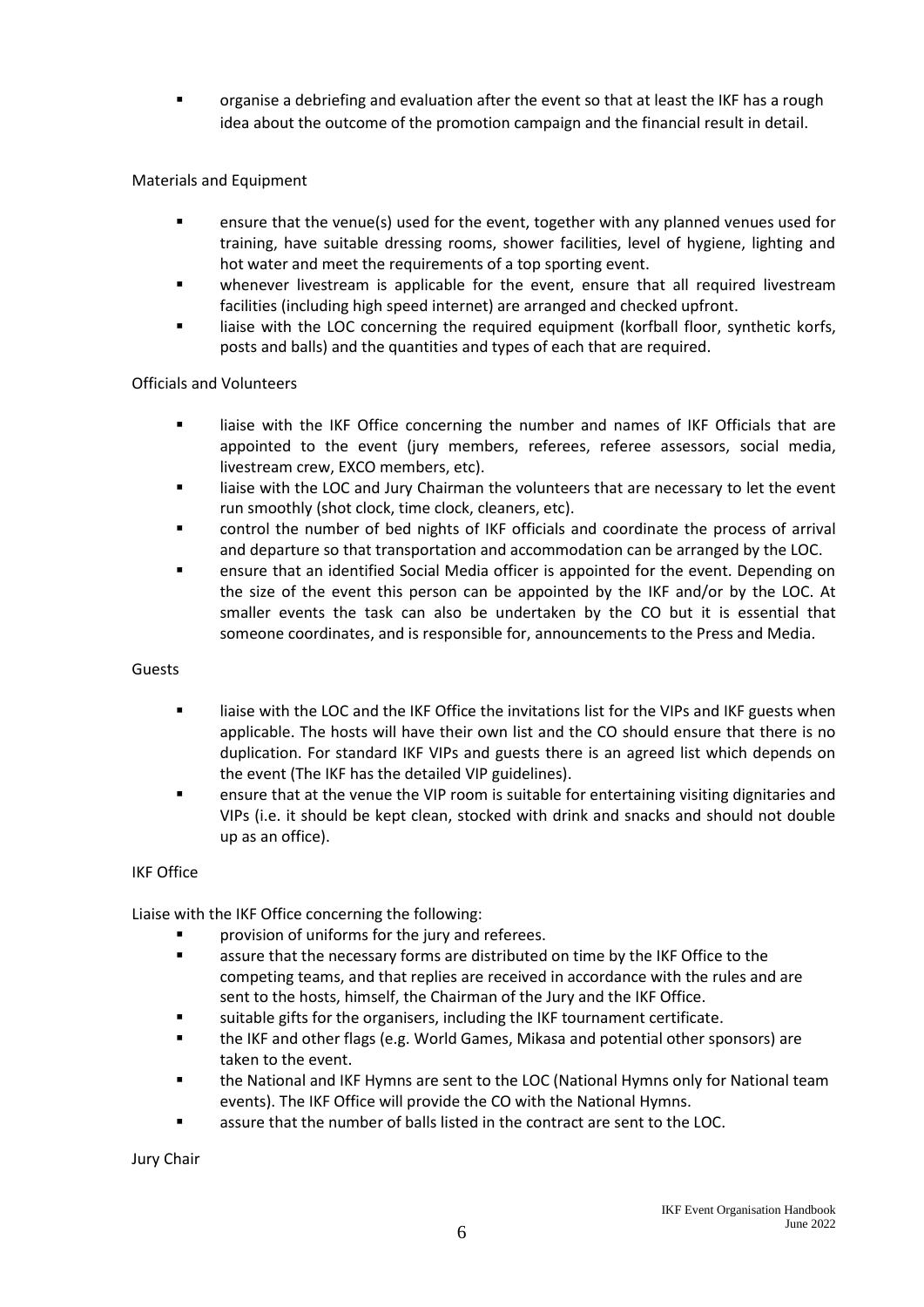Liaise with the Jury Chairman concerning the following:

- jury equipment and required volunteers to operate the equipment.
- the jury's online scoring software on www.worldkorfball.sport
- the up-to-date list of yellow cards that may impinge on the event. Once a team has sent in its Information Form each team will be advised of any players on their list that has yellow cards on file.
- arrange in conjunction with the chairman of the CC or CCWG that a complete Jury and Tournament Disciplinary Panel (TDP) are formally appointed.

#### **A4. Social Media Officer**

- A4.1 The IKF CC shall designate an IKF Social Media Officer for the bigger IKF events. This shall be done in conjunction with the LOC or the CO (who can also take on this role).
- A4.2 Only the Social Media Officer is authorised to make press releases on behalf of the IKF. To enable this to take place smoothly, the method of making releases and the mailing-list must be provided by the IKF Office before the event.
- A4.3 The IKF Social Media Officer shall be responsible for updating the IKF web site with progress of the event. As in A4.2, the IKF Office will provide advance instructions on how this is to be achieved.

# **A5. Photographer**

- A5.1 The IKF may appoint an official photographer for an event. Where this is done then a contract will be signed between the photographer and the IKF which shall oblige the photographer to make available to the IKF royalty-free photographs for non commercial use and will authorise the photographer to exclusively sell images to the competing teams at the event
- A5.2 If an official photographer is to be appointed then this should be done at least two months before the event. The CO should be informed about this
- A5.3 The board and lodging of the official photographer shall be within the quota allowed for IKF Officials or, if the quota is already full, shall be paid for by the IKF

#### **A6. Livestream Officials**

- A6.1 The IKF may decide to include IKF livestream to an event. When part of the contract the IKF will appoint IKF livestream officials to produce the livestream. The IKF CO should assure that the local requirements for this event, including internet, are available.
- A6.2 The board and lodging of the livestream official(s) shall be within the quota allowed for IKF Officials or, if the quota is already full, shall be paid for by the IKF

#### **A7. Event Task Document**

An event task document shall be prepared by the LOC and the CO for each event showing the tasks to be done, who is responsible and the completion dates. -> X-file for discussing with LOC competition and organisational matters.

#### **A8. Tournament official announcer**

An official announcer will be appointed who should speak English fluently plus the local language. If the LOC cannot nominate a suitable candidate, then the IKF, via the CO, will take the responsibility on the account of the LOC.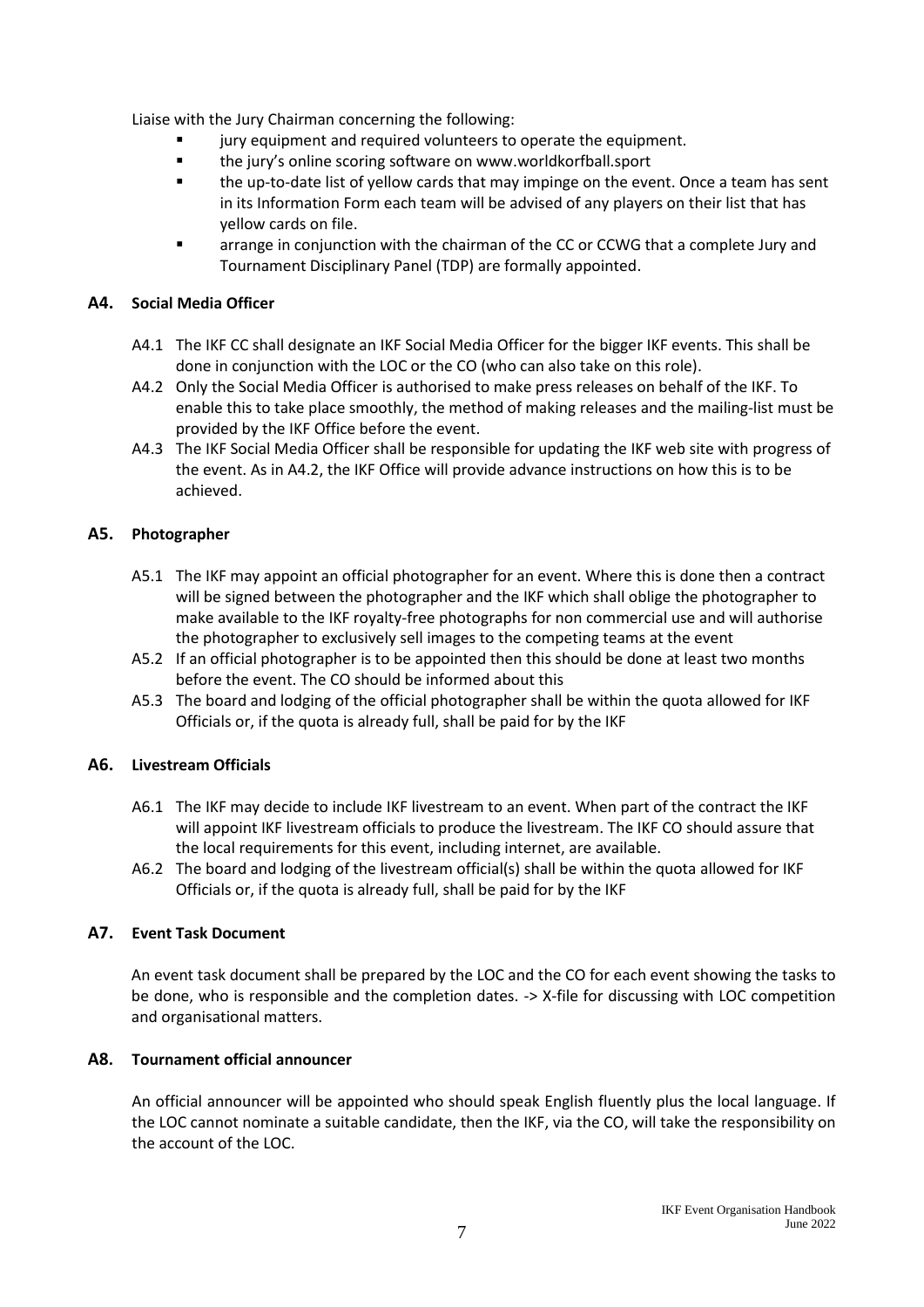# **A9. IKF official web-portal for communication**

For communication purposes before, during and after the tournament the IKF and the LOC will use the official IKF web-portal as the communication tool to all teams, officials and IKF-office.

# **SECTION B**

# **IKF Referees Committee (RC) matters**

# **B1. Before the tournament**:

- The IKF Office invites the IKF referees, who will be nominated by the IKF Referee Committee.
- **■** In their letter of acceptance of an appointment each appointed referee must give their email address, international cell phone number and the number they use when they are abroad.
- Every event will have a minimum of one appointed Referee Assessor (RA).
- After confirming their acceptance, and when they have full notice of the schedule of their arrival and departure, the referees will inform the IKF Office, the CO and the RC.
- The RA shall be responsible for providing the CO and LOC with the information concerning referee matters.
- Referees from the organising country cannot act as referees if they are active in the organising committee or if they belong to the Exco of the organising country.
- When making the appointments of referees for a tournament, the RC must take into consideration the countries taking part in the tournament and must deal carefully with the appointments of referees having the same nationality as the countries taking part.
- Referees' clothing must be at the location of the tournament before the start of the pretournament meeting. The IKF RC, in conjunction with the IKF Office, is responsible for its delivery.
- Beep flags and batteries, together with any other communication devices planned to be used, all of which are the property of IKF, will be the concern of IKF RC.

# **B2. During the tournament**:

- When making appointments for matches in a tournament, the RA must deal carefully with the appointments of referees having the same nationality as the countries taking part in the tournament. In addition, except in very exceptional circumstances, no participating team should have the same referee more than three times, preferably no more than twice.
- The CO is responsible for informing the LOC of the transportation schedule between the sports hall and the location of board and lodging of the referees. The CO must also inform the LOC about meal arrangements (place, time etc -> and especially arrangements for hot meals for officials after the last game), the arrangements for the opening and closing ceremonies and any receptions (e.g. at the town hall) that the referees are required to attend.
- The LOC must provide at least 2 meeting rooms together with a DVD player, a flip chart, a projector and a projection screen (or television set) under the responsibility of the CO.
- Referee's laundry (shirt, shorts and socks; to be collected after the last games) is the responsibility of the LOC under the terms of the contract for the event.
- Except for matters that were the direct concern of the IKF RC, any unexpected and additional costs should be taken care of by the CO and the LOC will not be expected to take care of these expenses in any way whatsoever.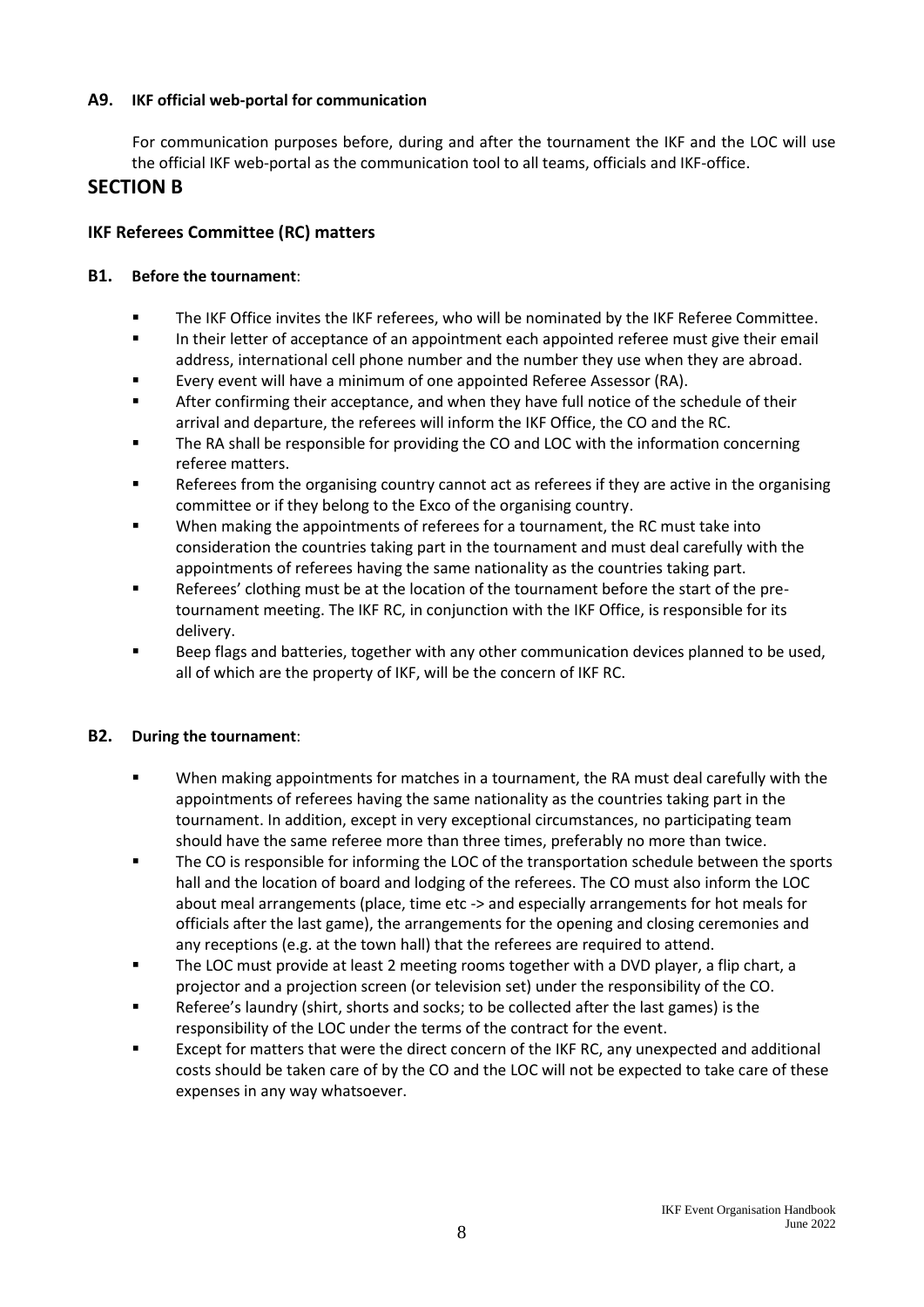# **SECTION C**

# **Organiser**

#### **C1. Responsibility**

The organisation of the tournaments is conferred upon a National Organisation. The National Organisation may delegate the running of the tournament to a club or a group of its choice called the Local Organizing Committee (LOC), but will remain solely responsible to the CC of the IKF.

#### **C2. Promotion of korfball**

The awarding and smooth running of the event and the series of matches making up the tournament constitute an excellent opportunity for the promotion of korfball in the host country. With this in mind, the main points that need thinking about are the choice of location, protocol, contact with the media and liaison with local authorities, side events, etc. If agreed in the event contract, a marketing plan shall be provided by the hosts by the agreed date.

#### **C3. Legacy of the event**

The hosting of an international tournament gives a major opportunity to give a boost to the sport of korfball. To really enjoy the possible benefits of the event it is necessary to upfront prepare a plan about how to achieve the best legacy of the event. Possible opportunities for a good legacy for example are: making the connection with local clubs and increase membership, attracting new sponsors to increase income, making the connection with schools to promote korfball, making the connection with the local government to get and keep their support for coming project, etc.

#### **C4. Financial Arrangements**

#### **C4.1 LOC**

- 4.1.1 The LOC will propose a package, which includes all local transport, accommodation, breakfast plus one substantial hot meal per day (also later in the evening for some officials after the last games), choices for another meal, parties, receptions, etc (to be specified by the LOC in detail) and quote a price per capita per day, in line with the requirements of the contract. The food proposal will at least meet the nutritional requirements for sportsmen as decided upon by the IKF Medical Committee. Enough variety in vegetables and fruits is a prerequisite together with special dietary meals, e.g. vegetarian, will be made available if required. The package will be presented to the competing teams in a format agreed with the IKF by the date specified in the contract. The LOC shall indicate in the package referred to under this clause the cost of transporting a team between the arrival point/s specified in the contract and the hotel where the team is to be accommodated. To assist hosts the CO will provide a spreadsheet template for the LOC to insert the costs for each item.
- 4.1.2 After the approval of the IKF CO, the LOC will notify the participating teams about this package. The participating teams will need to be able to accept or decline the various parts of the offer and then return a copy to the hosts, the CO and the IKF Office.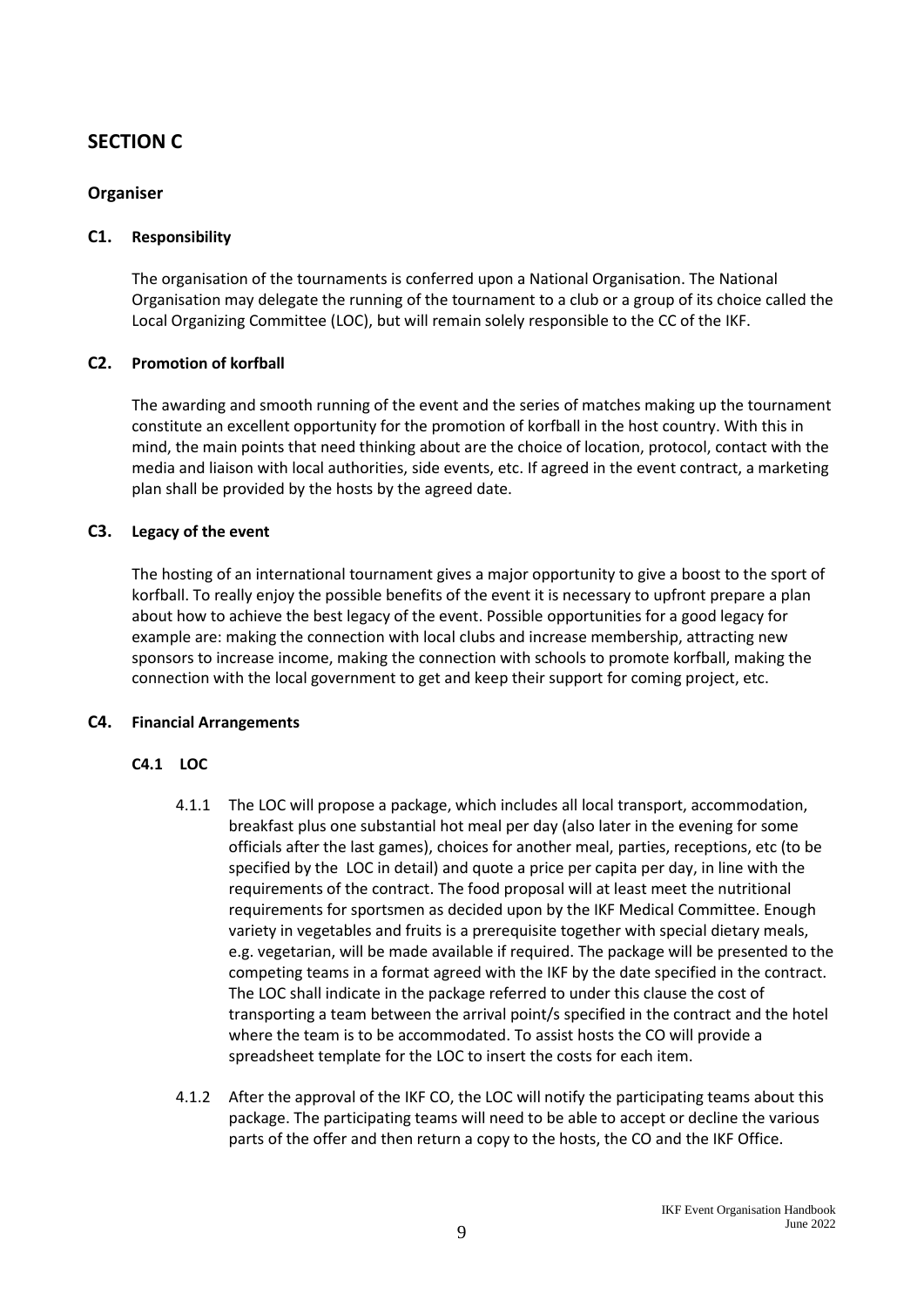- 4.1.3 The LOC and IKF recognize that not all participants will accept this offer due to their financial limitations. The LOC will, in all fairness, propose additional packages for those participants. However, if a competing team declines all of the host's offered accommodation packages then it is responsible for making all of its local transport arrangements to either the sports hall(s) being used or a hotel where the host's transport arrangements are leaving from.
- 4.1.4 The contract may allow the LOC to propose a payment schedule for up-front deposits to the IKF. After approval, the LOC will inform the participating teams.
- 4.1.5 The LOC will provide free board and lodging facilities of reasonable standard for referees, jury members, and other IKF delegates/officials assigned by the IKF. These officials will be hosted in single or double rooms. This clause applies to an agreed maximum number of people and for an agreed period – normally the day before the event (after lunch) to the day after the event (before lunch) – as specified in the contract (the actual numbers are worked out on a total number of bed-nights). The CO may be asked by the CC to arrive 1 or 2 days earlier, depending on the event.
- 4.1.6 The IKF will inform the LOC not later than one month before the start of the Championship of the exact number of officials, and will inform the LOC of the room sharing of these officials, attempting to make use of double rooms wherever possible.
- 4.1.7 If the number of officials exceeds the number allowed for in the contract, the IKF will pay the LOC according to the price that is mentioned in the package deal
- 4.1.8 If it is specified in the contract, the LOC may levy an accreditation charge on all accredited athletes, officials and members of a team's delegation to assist it with the overall cost of organising the event (see clause C4.7). The amount of such a charge must be stated in the bid document and agreed with the IKF. The amount shall also be stated in the contract.
- 4.1.9 Apart from the contribution to be made by the respective participating delegations together with any contribution to be made by the IKF in accordance with clause 4.1.7 and, if applicable, the accreditation charge, the entire expenses in conducting the championships will be borne by the LOC.
- 4.1.10 The IKF does not accept any liability, be it financial or otherwise, for a Championship/Tournament, unless there are situations where the IKF can clearly be blamed. The LOC is responsible for contracting liability insurance for the event. A copy of the contract will be sent to the IKF Office. The National Organisation is also responsible for arranging and paying for the IKF required number of Anti-Doping tests if this is specified in the contract.

# **C4.2 Announcement of costs**

4.2.1 Before the LOC contacts the participating teams with the accommodation, meals and transport package/s it will need to have complied with the earlier mentioned conditions. The LOC MUST NOT send any announcement of costs to the participating teams until they have the permission of the CO to do so.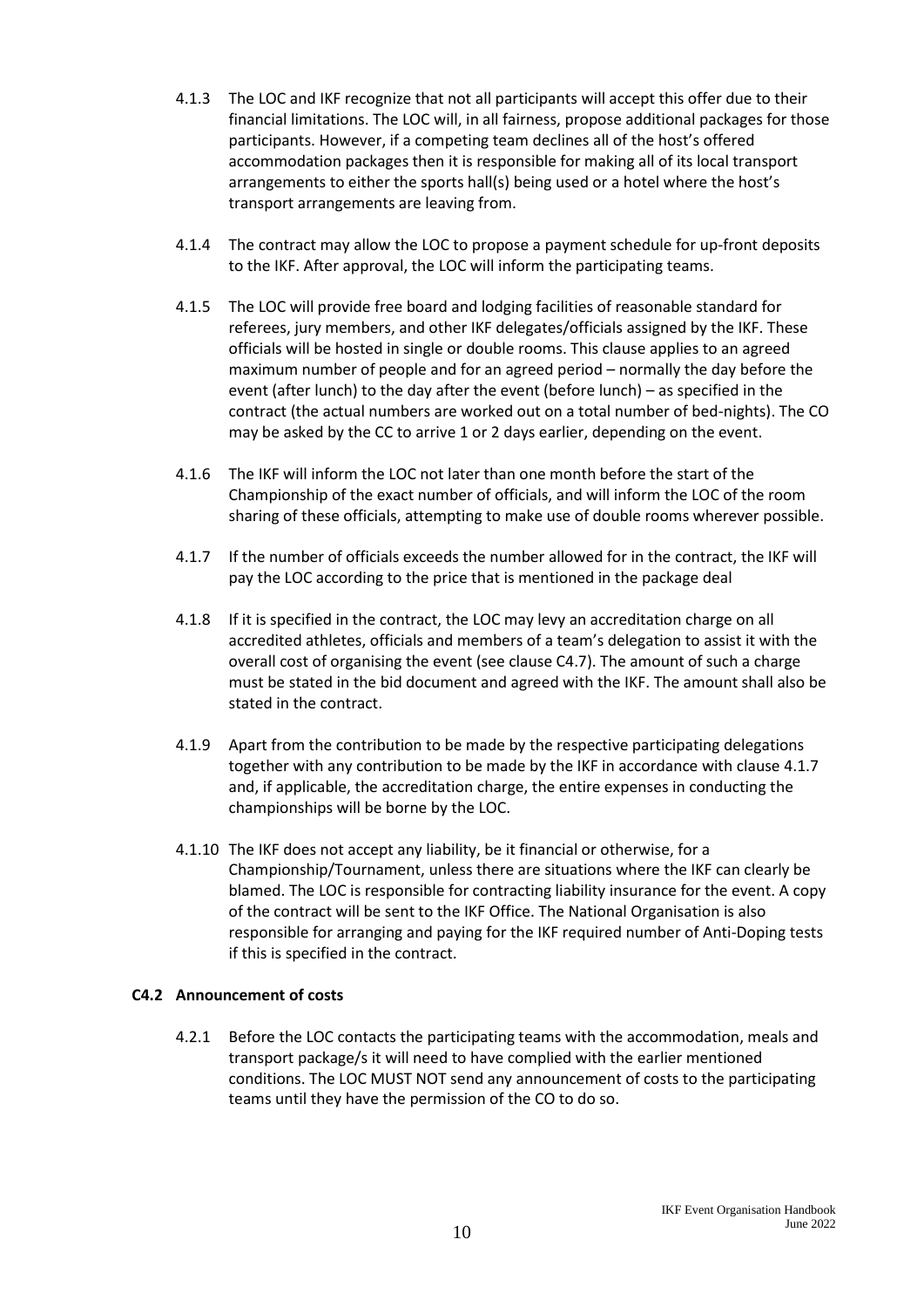#### **C4.3 Participating teams**

- 4.3.1 All arrangements concerning the payment of the travelling to the event and lodging expenses of the participating teams and their accompanying officials, together with the payment of any costs of participation, will be made by the participating countries/clubs. Travelling to the event is deemed to be to and from the hotel where the team is to be accommodated.
- 4.3.2 Local transport between the hotel and the sports hall(s) should be included as part of the arrangements for the event. However, any team choosing not to take an accommodation package offered by the LOC is responsible for making its own travel arrangements either to the sports hall(s) being used or to the hotel(s) being used in the offered accommodation package.

#### **C4.4 Officials**

- 4.4.1 The travelling expenses to/from the agreed arrival point (normally an airport but as specified in the Contract) of the referees, jury, CO, ICT and other agreed IKF officials/delegates will be paid by the IKF. The LOC is responsible for arranging and paying for the transport of these officials between the agreed arrival point and the hotel where they are to be accommodated.
- 4.4.2 Local officials (e.g. jury members, shot clock/ timeclock operators, assistant referees, etc.) will have the above expenses covered by the LOC and not by the IKF.
- 4.4.3 The number and designation of officials shall be the responsibility of the CC or CCWG. The maximum number of IKF Officials to be paid for by the LOC shall be laid down in the contract – see clause C4.5.1.

#### **C4.5 Lodging of officials**

4.5.1 The LOC will arrange and pay for the food and lodging expenses of the IKF officials mentioned above. However, the maximum number of bed-nights will be as determined in the contract agreed between the IKF and the host. The calculation of bed-nights will normally be based on the following:

Number of nights from the day before the event to the final day x the number below):

| For IKF U21 World Korfball Championships for National teams -<br>21 |  |
|---------------------------------------------------------------------|--|
| For IKF Continental championships for National teams -<br>21        |  |
| For U21 Continental championships for National teams -<br>21        |  |
| For IKF Europa Cup final round -<br>21                              |  |
| For First round events and IKF Europa Shield (3 days) -<br>17       |  |

The CO may have 1 or 2 extra nights whenever deemed appropriate.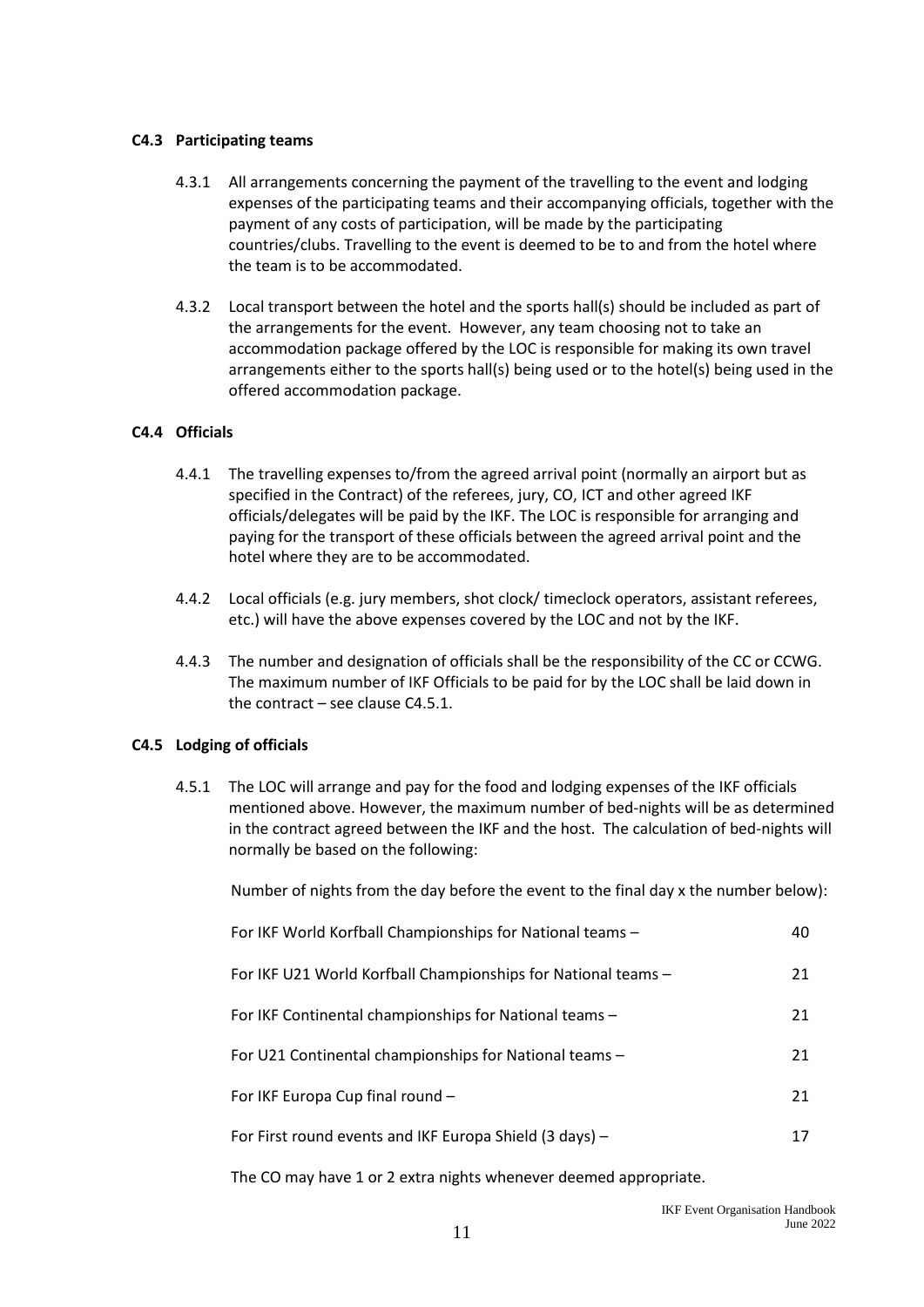#### **C4.6 Local Transport**

- 4.6.1 All transport required by the above officials for the performance of their duties at the tournament must be provided, free of charge, by the organiser.
- 4.6.2 The CO, the officials and teams shall be provided with a timetable for transport to/from hotel-sports hall(s).

# **C4.7 Accreditation Charge**

- 4.7.1 If allowed as part of the bidding process for the event, a charge may be made on each member of a team's delegation towards the overall cost of arranging the event. This charge will need to be declared as part of the bid to host the event, agreed with the CO and the CC and stated in the contract.
- 4.7.2 The maximum shall be listed in Competition Regulations, be included in the packages being offered and be compulsory for all participants and accredited team officials whether taking an officially offered package or otherwise.
- 4.7.3 In events where such a charge is not allowed, where a team does not accept any of the offered packages then, with the permission of the CO, an administration charge may be levied (at a rate approved by the CO) to cover the increased costs of organisation.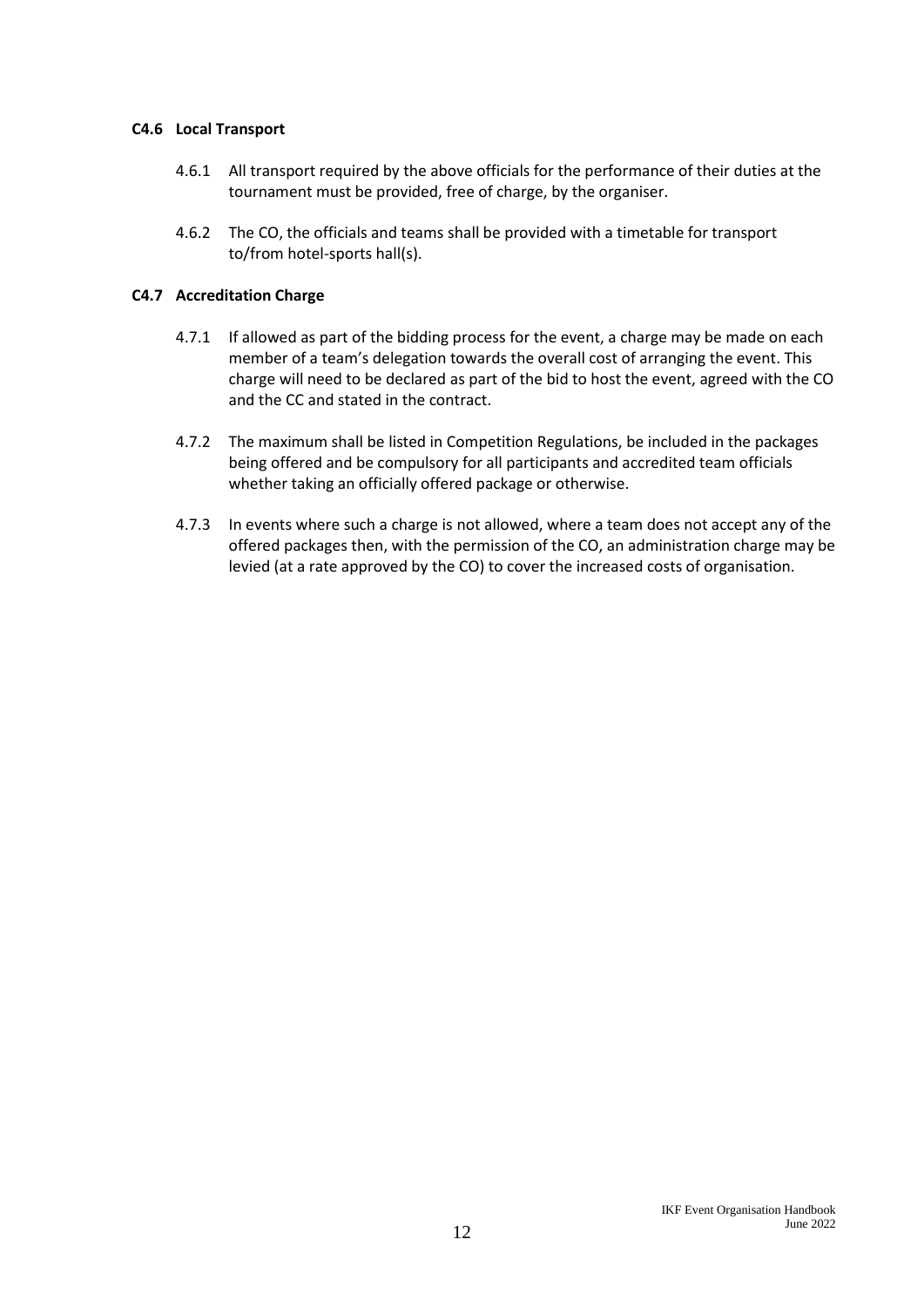# **Section D**

# **Organising a Tournament**

# **D1. Local Organising Committee**

- D1.1 Chairman
- D1.2 Secretary responsible for
	- all incoming and outgoing correspondence; (i.e. letters, e-mails, etc).
	- contacts with the IKF Office and CO.
	- receiving the IKF hymn and, in a national team event, national hymns.
	- flags, trophy.
	- collecting team photos for tournament booklet.
- D1.3 Finance Officer responsible for
	- bank account.
	- following the event budget.
	- liability insurance to cover the LOC and its responsibilities (see section C4.1.10).
	- subsidies and sponsoring.
- D1.4 PR-officer
- D1.5 Members
- D1.6 The IKF Coordination Officer shall, in conjunction with the IKF Office, be responsible for supplying
	- addresses of teams and contact persons.
	- names and travel details of all IKF Officials (referees, jury, Social Media, etc).
	- **■** tournament rules, competition regulations, guidance notes for team managers.
	- tournament rules, competition regulations, disciplinary regulations, previous disciplinary history (yellow/red cards of participants) and expense claims for jury, TDP, ICT, etc.
	- tournament rules, competition regulations and expense claims for referees and referee assessors.
	- IKF flags and hymn plus national anthems.
	- IKF gifts.
	- a list of IKF Sponsors.
	- IKF Press packages

The CC/CCWG is responsible for providing the required documents to the IKF Office and the Office will send out the information to the countries/clubs.

# **D2. Food, Lodging and Local Transport**

Each participating team is ultimately responsible for their own arrangements for lodging and meals. However, the LOC will make a proposal to the teams to assist them with this.

D2.1 It is desirable that board and lodging facilities for the participating teams and officials will be in hotels of a reasonable standard. The IKF shall have the final decision on what is a reasonable standard. It will be ensured that two or more persons never have to share one bed and there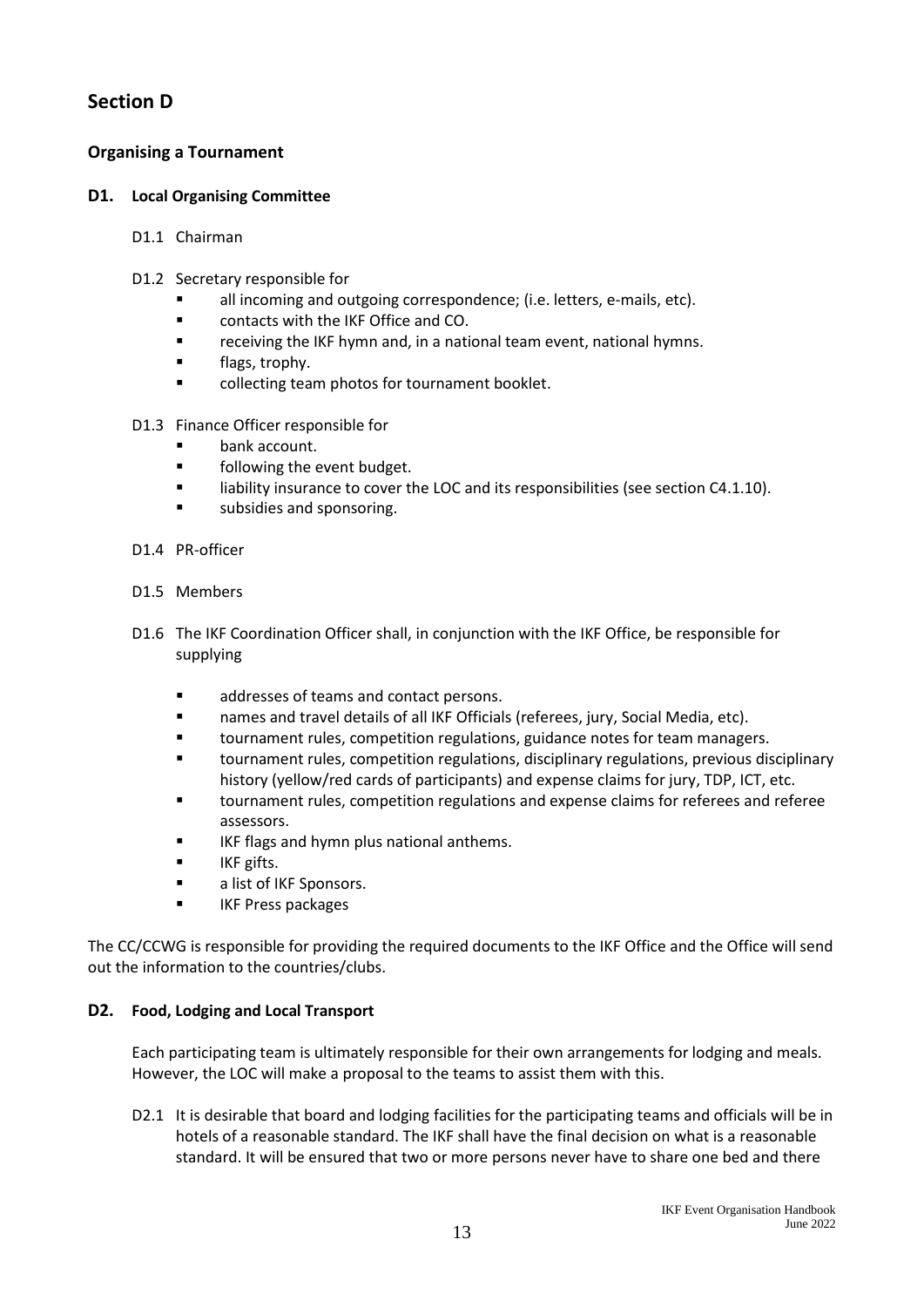are enough baths/showers and sanitary units available. There must be enough space between two beds for the situation to be deemed to be the same as separate beds.

- D2.2 It should be borne in mind that a club/country it is not obligated to accept the host's offer. For those participating teams that explicitly require substandard accommodation at a lesser cost, arrangements can be made between the LOC and those teams, thus effectively changing the minimum standard of a team's board and lodging requirements.
- D2.3 The LOC will provide a variety of vegetarian and non-vegetarian food catering to different tastes. The main meals must have variety and should be suitable for athletes (i.e. carbohydrates, fruit and vegetables should be freely available). The meals must at least meet the nutritional requirements of the IKF Medical Committee. As part of the lodging and accommodation package the offer to countries must include two substantial meals per day, breakfast plus one hot meal. The other meal can be offered separately and may consist of a second hot meal or a packed 'lunch box'. Teams can be free to make their own arrangements for this second substantial meal.
- D2.4 The participating teams are responsible for making, and paying for, their own arrangements for the travel to the arrival point as specified in the contract. (The arrival point shall normally be the nearest major airport for those travelling by air). The IKF shall make similar arrangements for its officials.
- D2.5 The LOC will provide transport, if requested, for the participating teams from their arrival point to their hotels and back, priced according to the package deal. However, the LOC shall be responsible for organising and paying for transport from the participating team's hotels to the playing, practice and meeting venues, as part of the overall accommodation package (see also clause C4.1.3).
- D2.6 The LOC will provide free transport for all IKF officials from their arrival point to their hotels and back, and from their hotels to the playing, practice and meeting venues.
- D2.7 The LOC will make a transport schedule for use by the teams and officials between the hotel and sports hall and should consider increasing transport for the semi-finals, depending on the game-schedule, so other teams can watch their opponents and also following the final. This shall be approved by the CO. The schedule shall be posted daily in each hotel and each sports hall being used for the event. At the pre-tournament meeting, the CO should tell the teams that those teams who are scheduled to use the transport at a set time have priority. Other participants may only use the transport once the scheduled teams have been accommodated and then only up to the capacity of the transport concerned. Overcrowding is illegal in most countries. It is dangerous and must not be allowed.
- D2.8 The LOC shall provide free food and lodging for the officials up to the maximum number mentioned in the contract. Any extra officials shall be paid for by the IKF as specified in the contract. The LOC shall provide free entrance to farewell parties and any other events held around the tournament for the officials referred to in clauses C4.1.5 to C4.1.7. Free entrance should also be allowed to IKF Council members, IKF staff, Hon Members, holders of the Badge of Honour and Pin of Merit and up to 4 members of the Exco of each of the participating countries.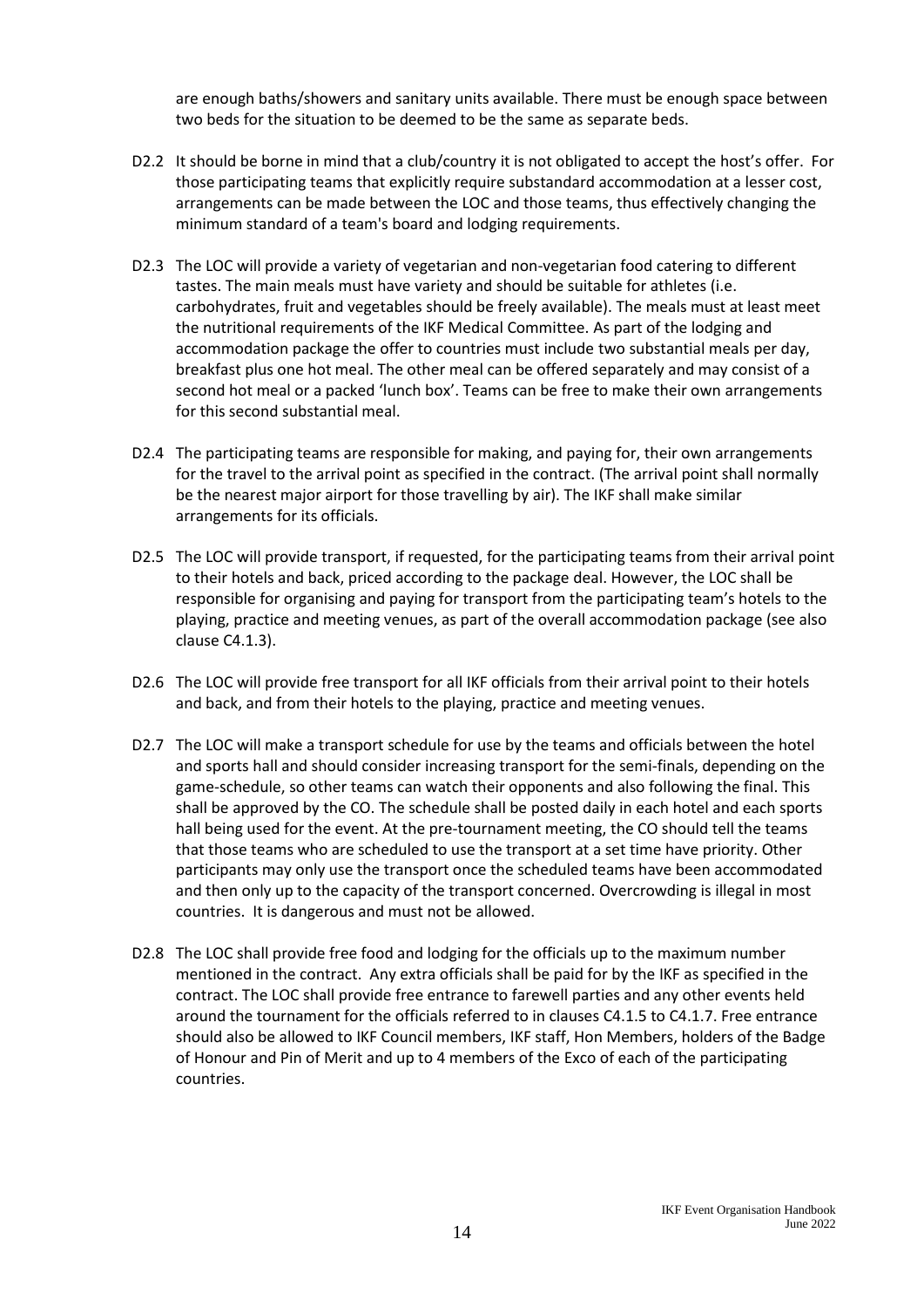#### **D3 Welcome**

- D3.1 When agreed upfront the LOC should provide for each team at least one steward to stay with the team for the whole tournament. They must be the liaison between the LOC and the teams and must, where possible, speak the language of the visiting country/club or have a common language where this is not possible.
- D3.2 The LOC should prepare for each team and official a small dossier comprising details of the programme required for the smooth running of their stay (meals, transport, training schedule etc), cultural and tourist attractions in the town and in the welcoming region, information on local sites, information on local transport, plus copies of press articles published before the event etc. The LOC should also ensure that a meeting area is always available for participants to socialise.
- D3.3 If possible, the LOC shall prepare a small present/souvenir for each player and official. The LOC should also try to ensure that team supporters have the possibility to benefit from meals and lodging at a reasonable tariff.

# **D4 Playing Facilities**

- D4.1 The LOC shall make available and prepare a playing area or areas conforming to the rules and regulations for the appointed matches. The hall(s) shall:
	- Have clearly indicated field markings including the obligatory free pass circles and penalty spots. The penalty area markings, whilst desirable, are optional.
	- Permit the smooth running of the matches in good conditions (security, lighting etc.).
	- Have available, as the absolute minimum, four changing rooms for the players plus two changing rooms for the referees and assistant referees. It is expected that each changing room meets clear standards of hygiene and the water for showers meets the antilegionella guidelines (min.  $60^{\circ}$ C).
	- Have a room available (preferably two rooms), with a treatment table for massage and physiotherapy treatment.
	- Have a room available for possible doping test, following the WADA requirements plus adjacent toilet facilities for both male and female athletes.
	- Have facilities for a loudspeaker system and scoreboard that can be operated from the jury table (together with an operator).
	- Have shot clock facilities comprising two shot clocks (buzzer-loudness must be strong) and a shot clock operating panel.
	- Have a working scoreboard (including a statistics scoreboard), including match timer
	- Have two cabled, working Internet connections at the jury table (wireless only when it is stable and secured)
	- Have spectator seats including a reserved, clearly marked and marshalled, area for VIPs.
	- Have a VIP-area near the playing area with non-alcoholic drinks (according to organisational plans) and some snacks. The VIP area should, ideally, not double up as an office but shall be somewhere where visiting dignitaries and VIPs can be entertained.

D4.2 The LOC shall provide for each hall used

■ At least two regulation MIKASA match balls in good condition (not brand new) together with at least 12 other balls that can be used for warming up. (Teams should be responsible for bringing their own training balls, particularly if training is made available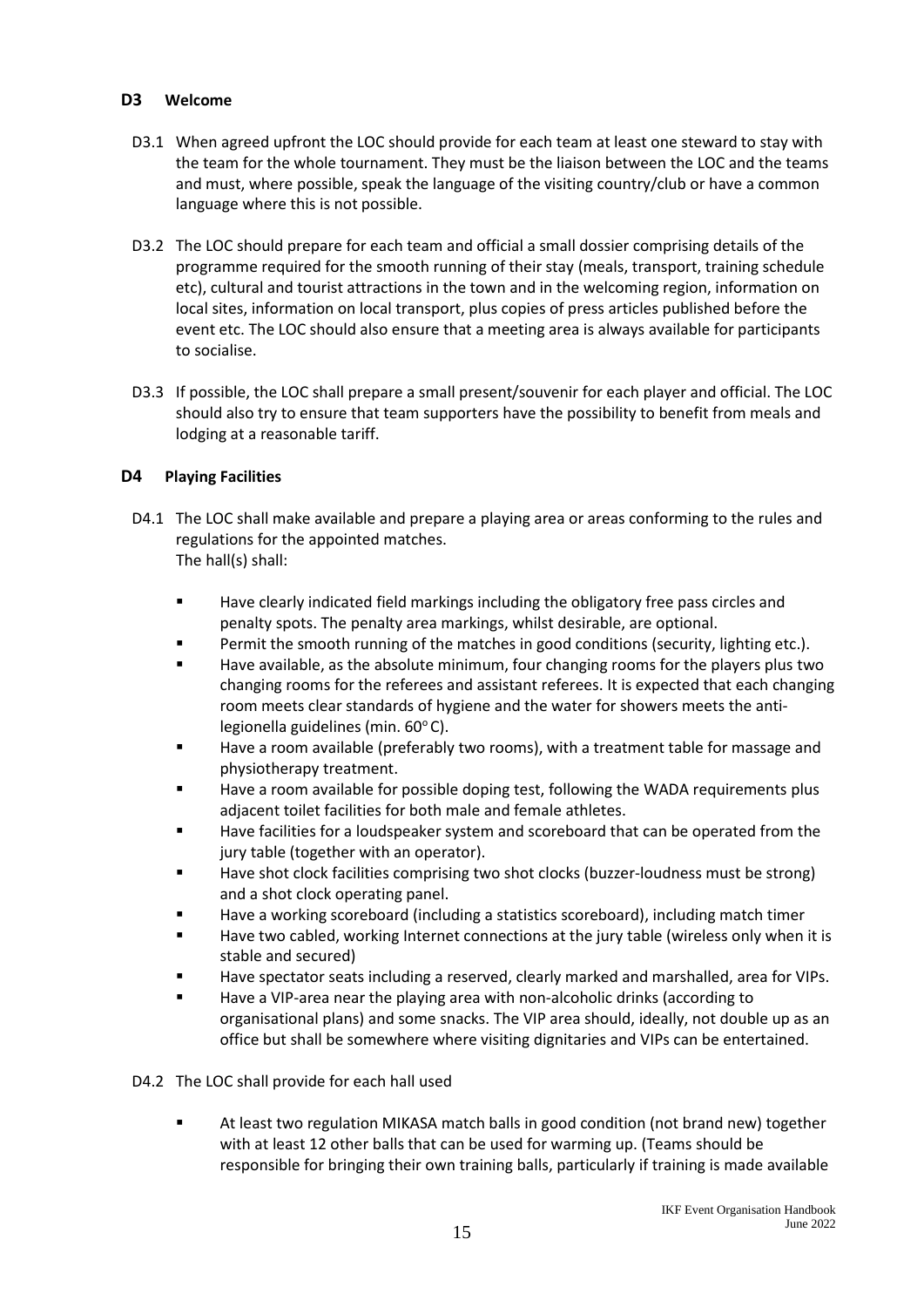in a separate hall). The EXCO will prescribe a specific model of a MIKASA ball to play with and this shall be mentioned in the Tournament rules.

- At least two sets of posts and synthetic korfs that conform to the rules and are in good condition. Ideally the posts should be strongly fixed into the floor. A minimum of one extra set of spare posts and synthetic korfs are desirable. The synthetic korfs shall be IKF approved ones unless specified otherwise in the Tournament rules. The korfs code number shall be specified in the Tournament rules.
- Tape for marking/repairing the boundary lines, free throw area and penalty spots.
- A table and up to 7 chairs for the members of the jury (level with the half-way line) and the scorers plus shot clock operators to follow the games. This table shall have enough electric power points adjacent to it to run two computers or laptops (see below), printer, shot clock and scoreboard, plus spare sockets for other peripherals if required. Ideally the table should be covered so that the part facing the spectators looks neat and tidy (this can also be done by covering the front of the table with an advertising board no higher than 5 cm higher than the top of the table.
- It is a requirement that, as part of the contract, the host country will provide two computers (or 2 laptops) with networking possibilities both having a QWERTY keyboard and have English versions of the following software installed –MS Office (Word, Excel, PP) and the latest Java Runtime programs, plus a printer + copier and A4-paper for use on the Jury table. A second computer for preparing the online scoring software Database for each match should also be available (see contract details).
- The contract may require at least two English speaking people, one to use the scoreboard and one to operate the shot-clock equipment, for each match. They must be fully able to program the scoreboard and the shot clocks and follow the immediate instructions of the jury about when to stop/start the equipment. (These would be the scorers referred to above).
- The jury must have access to the scoreboard and shot clock operator in order to ensure a suitable signal to the referee to indicate a request for a time-out and/or substitution is made on time, plus the shot-clock operator. The jury will also need to supervise the timing of the match because of the 'clock runs down to zero' requirement. It is essential, therefore, that the scoreboard equipment can be operated from the jury table.
- Enough seats for the team bench area (normally up to 13 seats per team) plus one for the reserve referee. Ideally the seats should have an advertising board between them and the field to tidy up the look of the 'bench area'.
- A large bin placed near each team bench where litter and empty water bottles can be deposited.
- An announcer who will announce the teams, referees and goals as they are scored, speaking English fluently and the local language (see A7)
- The announcer(s) will need to attend the pre-tournament meeting with team managers and jury so that he can learn the pronunciation of the players' names.
- Space for advertising as required by the IKF. In particular, space for advertising required under IKF's contract with MIKASA (see appendix).

# D4.3 Medical Arrangements

The hosts will make a medical plan for the period of the event. This medical plan should describe all arrangements made to realize the items listed below. The medical plan should be submitted for approval to the IKF Medical Committee by the date stated in the contract.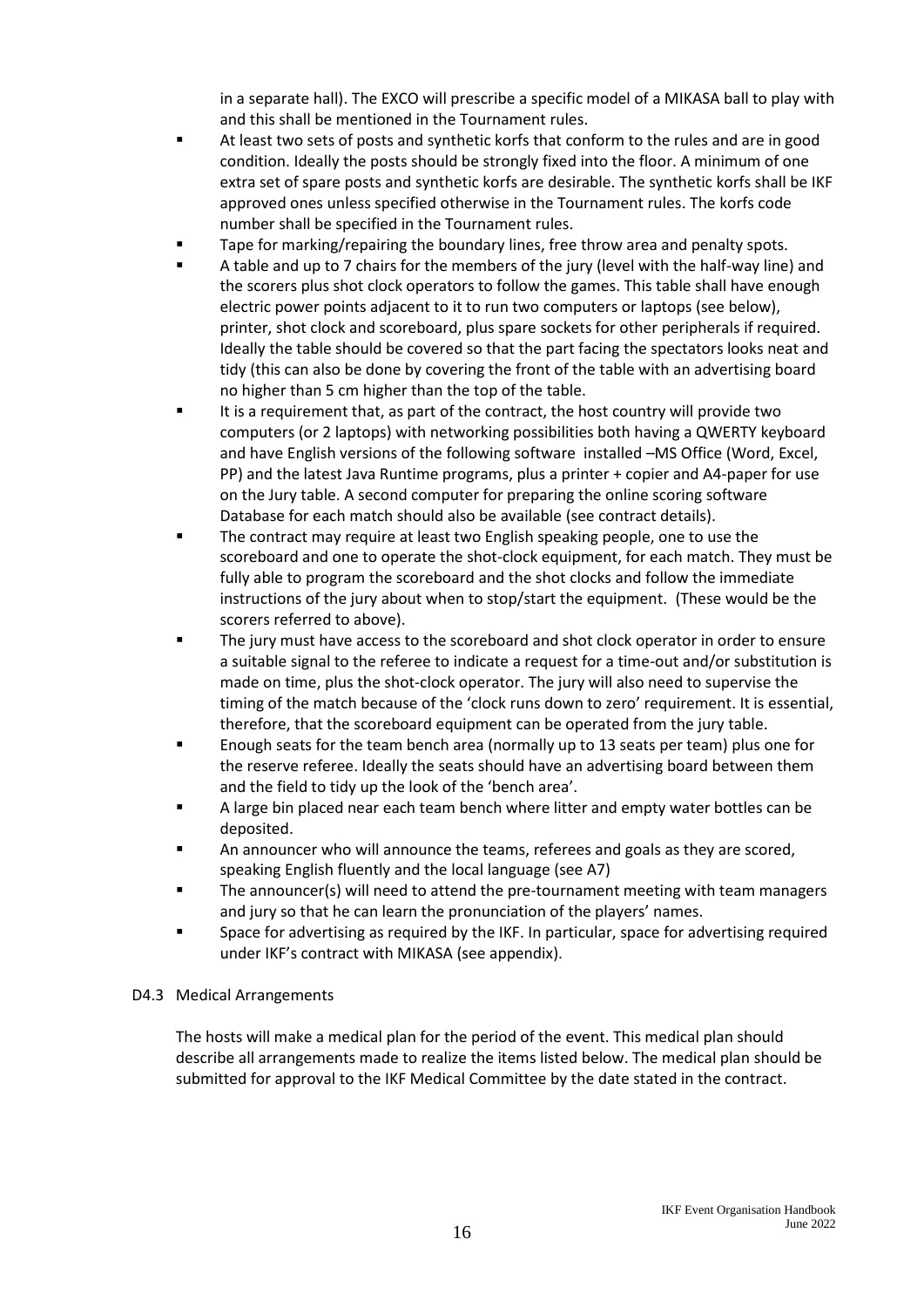The hosts will ensure that

- A doctor (name and cell phone number) is in close proximity to the venue. He must be able to speak fluent English.
- A doctor (name and cell phone number) is in close proximity to the hotel (reception should be well instructed). He must be able to speak fluent English.
- Arrangements with local hospital(s) to be used in case of an incident (see medical plan below)
- They have arranged for a physiotherapist to be available during the entire event. The physiotherapist needs to cater to the needs of the referees as required by them, at no charge. The physiotherapist needs to cater to the needs of the participating teams as required by them if the teams do not have their physiotherapist and if there is a medical reason during practices or matches. The teams may be charged for this. The availability of the physiotherapist and the rates for treatment need to be announced to the participating organizations by the date stated in the contract.
- They have a paramedic (who speaks fluent English), who can provide first aid and perform initial diagnoses, available during all matches and practices. All facilities and equipment needed for this paramedic also need to be available at all matches and practices.
- The room and treatment table referred to in D4.1 are available.
- Mineral water (not sparkling) is available near the field of play for the players of each team, referees, jury and other table officials.
- The facilities to be used for Doping Control are adequate separate rooms and toilets for male and female athletes plus provision of mineral water must be available.

The medical plan should also include the following:

- If requested, at least one treatment table is available for use within the main hotels being used. The cost of these should be borne by those making the request.
- Each team is informed of the location and speciality of any hospitals that injured players may be taken to in case of injury, illness or accident.
- The name of the responsible medical person in the hall and this is made known to the Jury before each day's play.
- How an injured player will be taken to hospital if required. The estimated arrival time for an ambulance and transfer time to a hospital should also be indicated.
- Ice and/or ice packs are available for the treatment of injury.
- Their arrangements for ensuring that the hall is kept dust free, posts and bases are secure and the surround to the playing area is free from obstacles.
- What plans are in place to offer alternative diets for those athletes and officials needing them.

# **D5 Matches and their timings**

- D5.1 In order to allow sufficient time for the competing teams to organise their travel arrangements and lodgings, the programme of matches shall be finalised between the LOC, the CC and the CO at least two months before the event. The CC shall have the ultimate decision concerning the order of the matches. The match schedule should indicate the proposed starting time of each match together with any opening/closing ceremonies. When a team is required to play twice on one day, every team should have at least 90 minutes between games (ignoring provision for extra time).
- D5.2 The National Organisation in charge of the organisation must appoint assistant referees for the matches as required by the rules and/or IKF Referees Committee.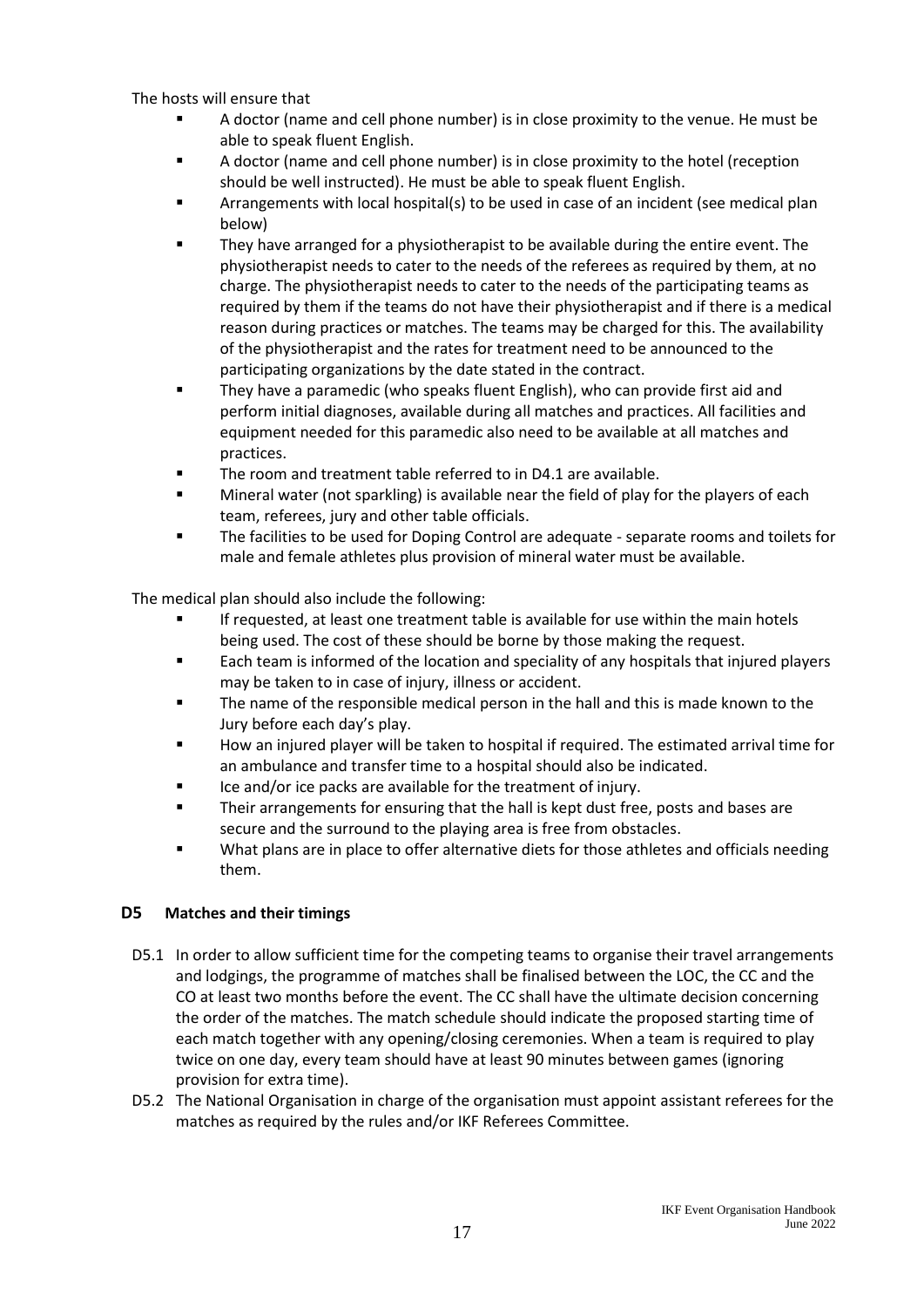- D5.3 Time must be included to allow for each team to have a warming up period of at least 20 min on the main playing area prior to a match depending on the length of the match.
- D5.4 Depending on the tournament it will be necessary to allow 30 60 minutes between the start of each game.

|                 | Length of each half | Length of | Length of    | <b>Provisions for</b> | <b>Number of</b> | <b>Maximum</b> |
|-----------------|---------------------|-----------|--------------|-----------------------|------------------|----------------|
| <b>Scenario</b> | (real playing time) | half time | any 'golden  | penalty shoot         | time outs        | number of      |
|                 |                     |           | goal' period | out                   | allowed          | substitutes    |
|                 |                     | 10        |              | 8 players             |                  |                |
| A1              | 25 minutes          | minutes   | 10 minutes   | (repeated if          | 2 per team       | 8              |
|                 |                     |           |              | necessary)            |                  |                |
|                 |                     | 10        |              | 8 players             |                  |                |
| <b>B1</b>       | 20 minutes          |           | 10 minutes   | (repeated if          | 2 per team       | 8              |
|                 |                     | minutes   |              | necessary)            |                  |                |
|                 |                     |           |              | 8 players             |                  |                |
| <b>B2</b>       | 20 minutes          | 5 minutes | 10 minutes   | (repeated if          | 2 per team       | 8              |
|                 |                     |           |              | necessary)            |                  |                |
| C1              | 17 minutes          | 4 minutes | 5 minutes    | Sudden death          | 1 per team       | 6              |
|                 |                     |           |              |                       |                  |                |
| C <sub>2</sub>  | 15 minutes          | 4 minutes | 5 minutes    | Sudden death          | 1 per team       | 6              |
|                 | 20 minutes split in |           |              |                       |                  |                |
|                 | two periods of 10   | 10        |              | 8 players             |                  |                |
| D <sub>1</sub>  | minutes with a one  | minutes   | 10 minutes   | (repeated if          | 1 per team       | 8              |
|                 | minute break        |           |              | necessary)            |                  |                |
|                 | between each period |           |              |                       |                  |                |
|                 | 20 minutes split in |           |              |                       |                  |                |
|                 | two periods of 10   |           |              | 8 players             |                  |                |
| D <sub>2</sub>  | minutes with a one  | 5 minutes | 5 minutes    | (repeated if          | 1 per team       | 8              |
|                 | minute break        |           |              | necessary)            |                  |                |
|                 | between each period |           |              |                       |                  |                |
|                 | 16 minutes split in |           |              |                       |                  |                |
|                 | two periods of 8    |           |              |                       |                  |                |
| D <sub>3</sub>  | minutes with a one  | 5 minutes | 5 minutes    | Sudden death          | 1 per team       | 6              |
|                 | minute break        |           |              |                       |                  |                |
|                 | between each period |           |              |                       |                  |                |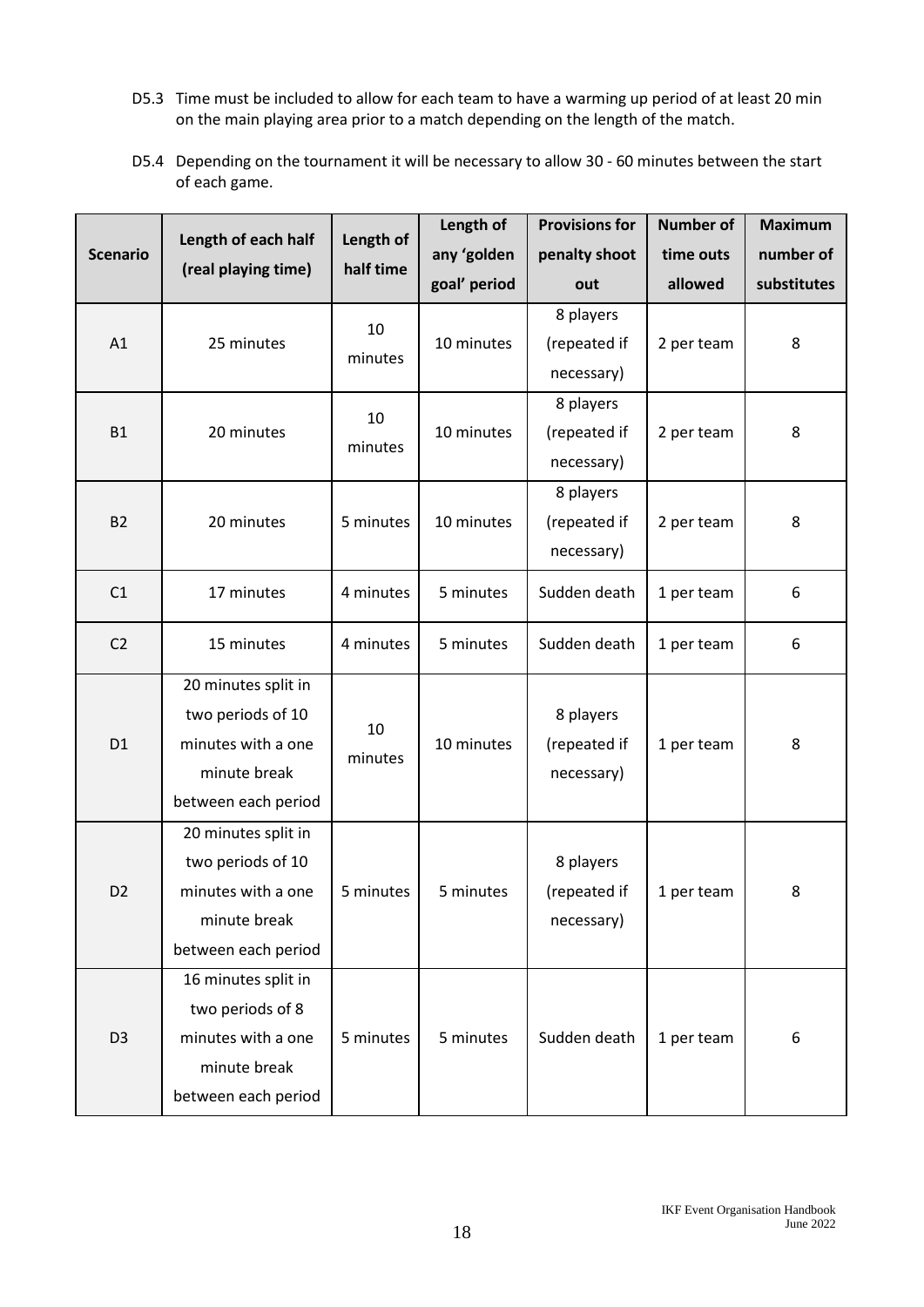#### D5.5 Other items to consider include:

- **•** Checking that the loudspeaker system for the presentation of the teams and all other announcements, and the scoreboard, are provided, are working satisfactorily (ideally another digital score and time-board is positioned opposite the jury-table).
- Checking that the laptop computer and printer provided by the LOC for the Jury has English software and QUERTY keyboard and that the printer prints properly (i.e. all connections must be tested at least 24 hours in advance and that there is sufficient paper available).
- That the hooter or buzzer for the jury to alert the referee of time-out and substitution requests and that of the shot clock operator are clearly audible.
- **The provision of adequate bottles of water in close proximity to the playing area for the** players/referees/ assistant and the jury.
- Ensuring that a mop or other utensil is available for drying any section of the floor accidentally made wet during a match together with personnel to immediately undertake the task at the request of the jury or referee.
- The provision of a place for, and the means of displaying, the flags of the competing countries and clubs should be made available. Each country's flag, together with those required by the IKF, should be able to be displayed as part of the hall preparation. Space must also be made available for the display of any publicity materials, flags, advertising boards etc. of the official IKF sponsors.
- Ensuring that tape is available for securing, if necessary, the bases to the floor.
- **E** Ensuring that tools are available, if necessary, for the repair of posts, replacements of korfs etc.
- On the scoreboard the 'home' team will always be the first named in the programme. Therefore, ensure that the host team is always named first in any publicity documents provided for the tournament.

Ideally the scoreboard should have the names of the teams displayed on it. Where this is not possible then labels (A4 size with a suitable stand) should be available to be displayed on the jury table to indicate to the spectators which team is on which side of the jury table.

# **D6 Training facilities**

The LOC shall provide the following training facilities at a sports hall (transport included if needed)

- During the tournament a schedule for all teams.
- During a day off a schedule for all teams.
- Gym facilities at the hotel or within walking distance from the hotel.

# **D7 Meetings**

The LOC shall provide, free of charge, rooms for the following meetings:

- A meeting between the jury, referees and team managers. This shall take place on the evening before the start of the tournament (or at such other time as agreed by the CO) and on any further occasions that the jury deems necessary.
- A room shall be available for the jury and/or referees throughout the tournament.
- One or two rooms shall be available for the teams throughout the tournament.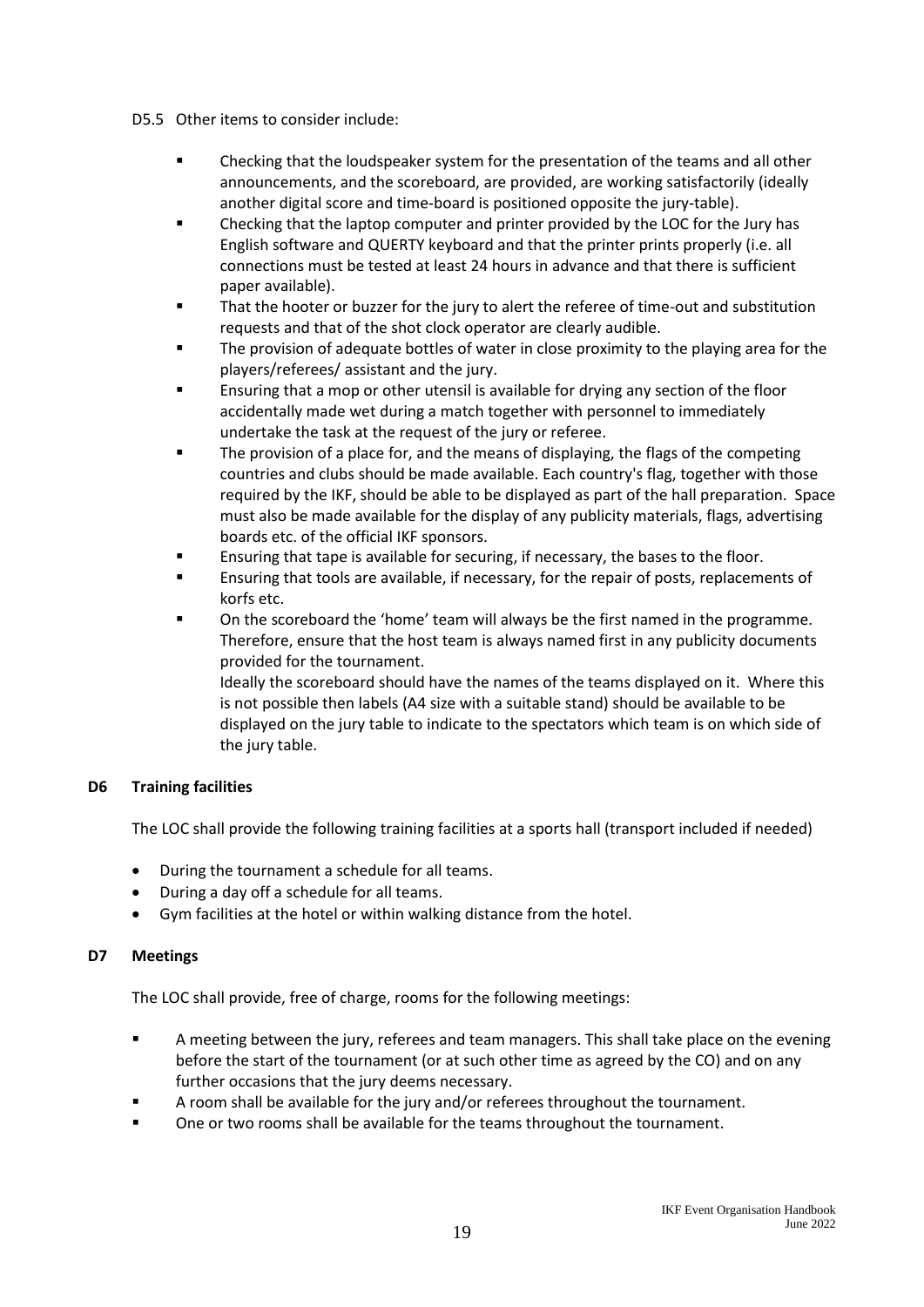Any congresses, general meetings or committee meetings of the IKF as notified to the hosts in accordance with the contract. Changes in the number of meetings may be made up to one month prior to the event.

#### **D8 Doping Control**

When part of the contract: The National Organisation will arrange for a number of doping tests to take place, the minimum number of which shall be stated in the contract. The costs of such tests will be the responsibility of the National Organisation. At least 3 months before the event the IKF Office must be provided with written confirmation from the National Organisation's National Anti-Doping Organisation (NADO) that they will be conducting tests and the anticipated number of tests to be undertaken. The hosts will ensure that doping control is in accordance with the Doping Policies and Regulations of the IKF and WADA anti-doping authority. A country's anti-doping authorities may have the power to conduct tests whether the IKF has specifically asked for them or not. Suitable facilities for anti-doping tests to be carried out in accordance with the IKF Anti-Doping regulations shall be provided.

#### **D9 Press Centre and Notice Boards**

- D9.1 The hosts will set up a press centre with all modern facilities like e-mail, online Internet and public telephone for the media. Furthermore, a copier, a printer, stationery, and a publications board need to be provided. The centre must be open during each event day from at least one hour before the first match till one hour after the last game. The facilities will be available to the accredited press free of charge.
- D9.2 A Press Liaison Officer shall give the press, media and the IKF web site the results and any other information that may be requested (e.g. teams, scorers etc.). This person will be supplied by the IKF.
- D9.3 One or more notice boards shall be provided at each venue (teams' or officials' hotel, sports hall etc) to show items like transport schedule, match schedule, results etc. This needs to be updated daily.
- D9.4 Local Sim-cards will be provided to some officials and team managers (CO + LOC to decide on)

# **D10 Secretariat facilities**

The LOC will provide separate secretariat facilities for the IKF officials, including computer (with QUERTY keyboard and English software), printer, free e-mail and internet access and international telephone. The IKF's actual requirements will be agreed between the CO and the LOC at least one month before the event. The computer and the peripherals should be tested at least 24 hours before the event.

# **D11 Ceremonies**

D11.1 It is strongly advised that ceremonies do not last longer than 15-20 minutes in total. The teams should have the opportunity of being seated for any 'entertainment' forming part of the ceremony. During both opening and closing ceremonies a short (maximum 4 minutes) speech from an IKF-delegate and delegate of the LOC may be expected. If a ceremony is held immediately prior to a match at least 20 minutes warming up period must be allowed following it. It is normal for the referees and the jury to be part of any ceremony along with competing teams.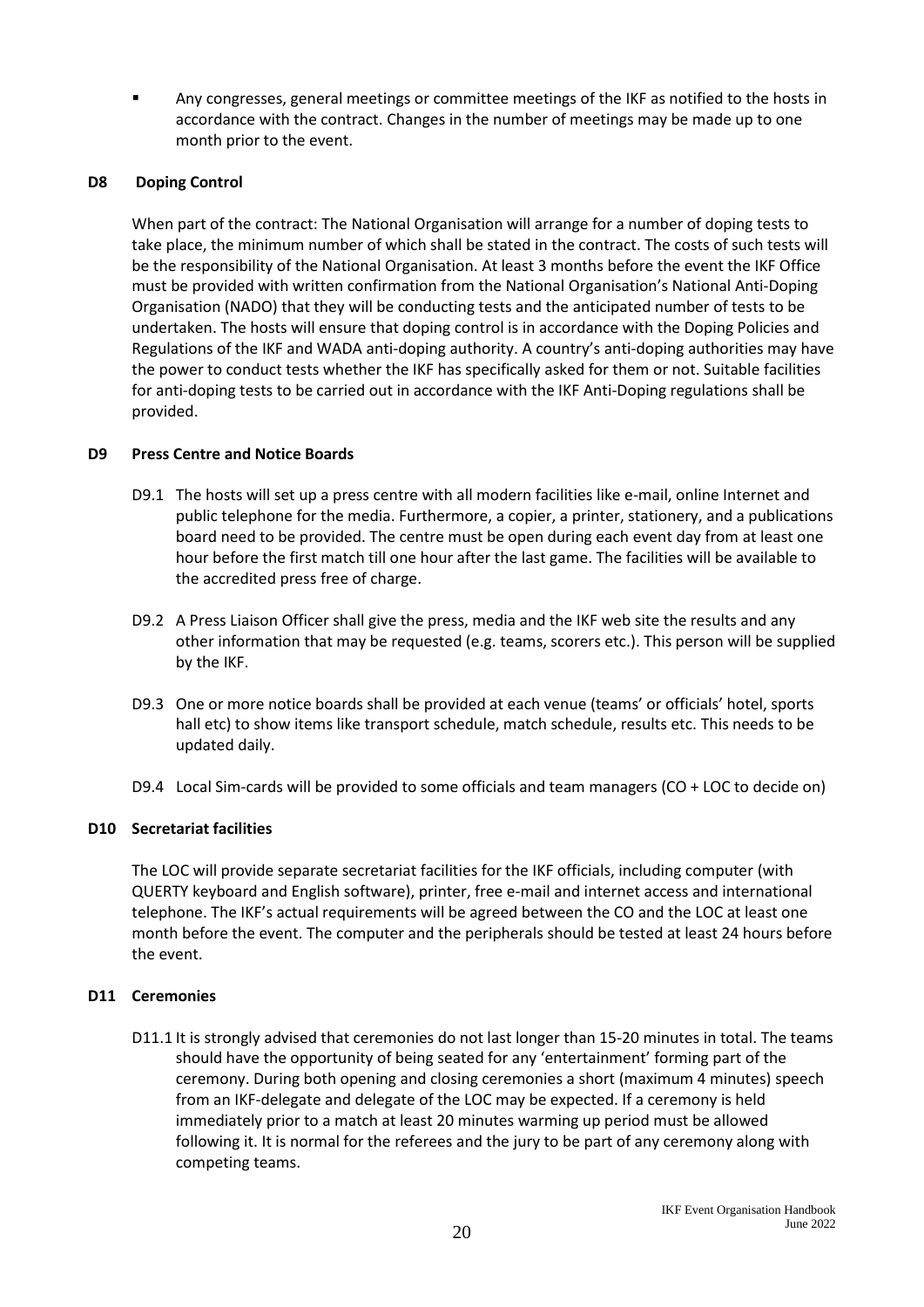- D11.2 Medal ceremony: Cup medals- podium table. The IKF Office will normally provide the trophy. In the finals of tournaments, the LOC is normally expected to provide 21 medals for  $1<sup>st</sup>$ , 2<sup>nd</sup> and 3<sup>rd</sup> places. The provision by the LOC of team and/or participant mementos for the other participants is desirable but optional. Only the three medallists will attend the medal ceremony.
- D11.3 The format and full details of ceremonies must be agreed at least 24 hours in advance between the LOC and the CO. It is expected that these follow the IKF Guidelines on ceremonies (see appendix)
- D11.4 Teams, referees, referee assessor(s) and the jury must be advised by the LOC, through the CO, of all relevant details with respect to ceremonies – i.e. including but not limited to the following:
	- assembly point and time
	- expected dress code
	- method of entering the arena
	- **·** place to line up once entered
	- any seating arrangements during entertainment as part of the ceremony.
- D11.5 Pre-match protocols: these are set out in the IKF Ceremony Guidelines (see appendix) and should not be changed by LOCs without the permission of the CO.

# **D12 Accreditation**

Listed here are various categories:

- teams and officials
- organisation committee
- jury, referees, assistant referees
- media
- IKF-officials
- **IKF** guests
- Exco members of the participating countries
- Special guests (i.e. gives the right to reserved seats in VIP area)

With respect to special guests the LOC needs to liaise with the CO concerning the invitations of these and other VIPs to ensure there is no duplication (see near the bottom of page 4 under CO). The IKF Office has an agreed list of people to invite depending on the type of event.

# **D13 Laundry**

- D13.1 Ensure laundry facilities are available for the teams to use (in cooperation with the teamconsultant). The LOC will inform teams of the arrangements and costs. (This should be done in accordance with the contract and in cooperation with the CO).
- D13.2 Laundry facilities for the referees and jury members' uniforms shall be made available by the LOC free of charge as part of the organisation of the event.

D13.3 All laundry must be ready at least one hour before the next day's matches.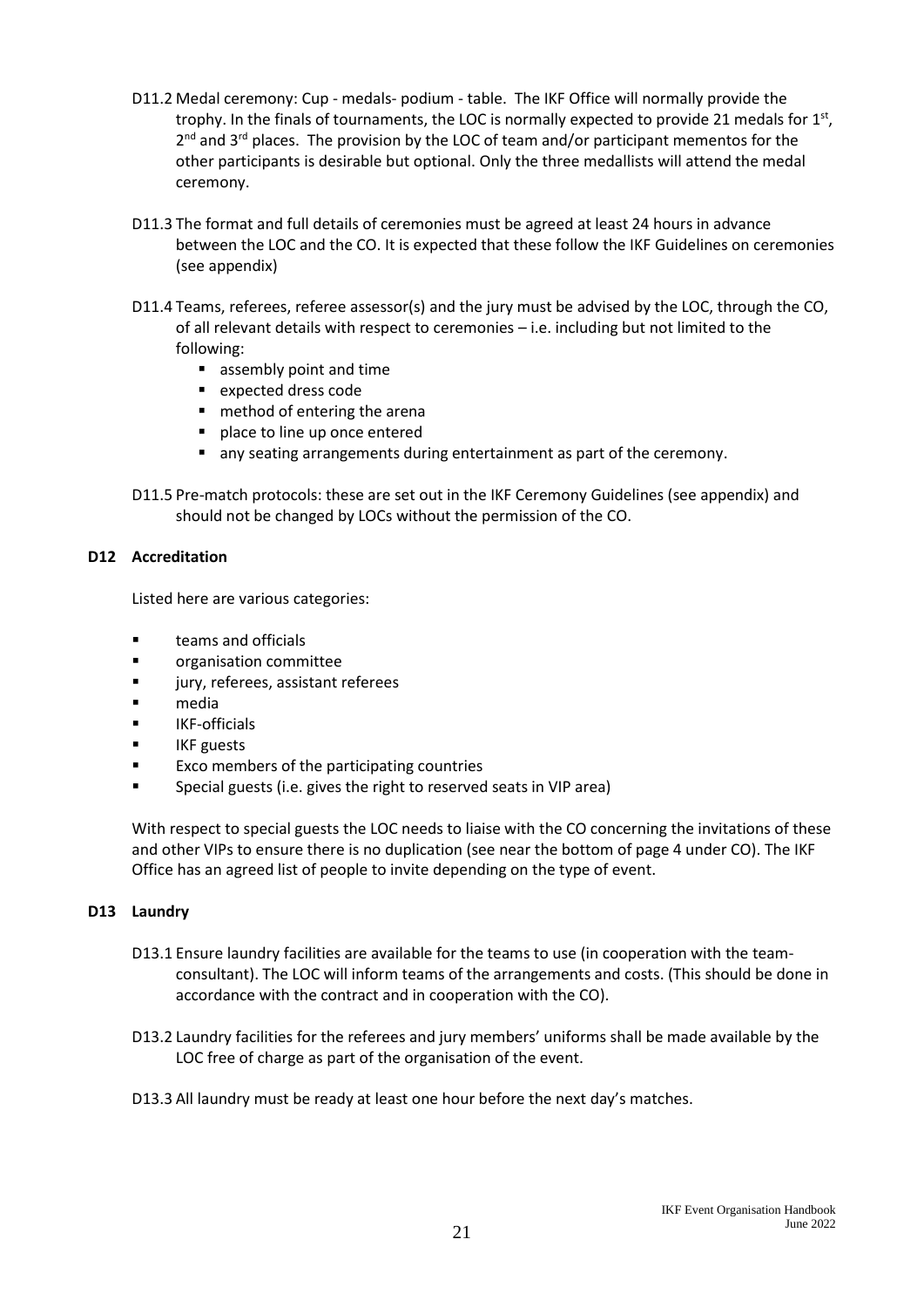#### **D14 Tournament Brochure (programme)**

- D14.1 If contributions are required from local authorities, the IKF President or others please request these at least three months before the event.
- D14.2 The LOC must include, free of charge, advertisements of the official IKF sponsors if requested to do so by the IKF.
- D14.3 The LOC is invited to develop an event logo. Each design will be forwarded to the IKF Office and Marketing-Communication (copy to CO) for approval at least five months before the event.

#### **D15 Farewell Party or main Party**

This should be organised in accordance with the contract. Access should be available to all participants, officials and guests. If possible, a quieter area reserved for special guests should be arranged.

#### **D16 Photographs, Videos and the Media (TV, Radio, webcast)**

- D16.1 The contract may request that a digital video is made of all the matches. This should be made available each day after the last games on the web-portal. This may be sold at cost price to the competing teams. In addition, a master copy will be made available for the IKF free of charge.
- D16.2 In cases where an official photographer has not been appointed, arrangements should be made for a set of high-quality digital photographs (at least 300 dpi) direct available for the IKF Social Media Officer on the spot and later to be sent to the IKF office within 7 days of the end of the event for IKF promotion use.
- D16.3 Details of the rights for media (i.e. TV, radio and webcast) will be mentioned specifically in the contract.

# **D17 Marketing**

- D17.1 Details of the rights for media (covered in D16.3).
- D17.2 The IKF may require the LOC to provide tables and space for marketing promotion materials. Should this be notified at least two months before the event by the IKF.
- D17.3 The LOC is encouraged to use the event to market its own products and materials, provided that they are not in conflict with the requirements of the IKF or any of the IKF's sponsors.
- D17.4 The LOC is encouraged to market and communicate the event upfront attracting as many possible spectators, sponsors and media.

#### **D18 Evaluation**

Make an evaluation taking into account the report made by the Coordination officer and Jury for the event.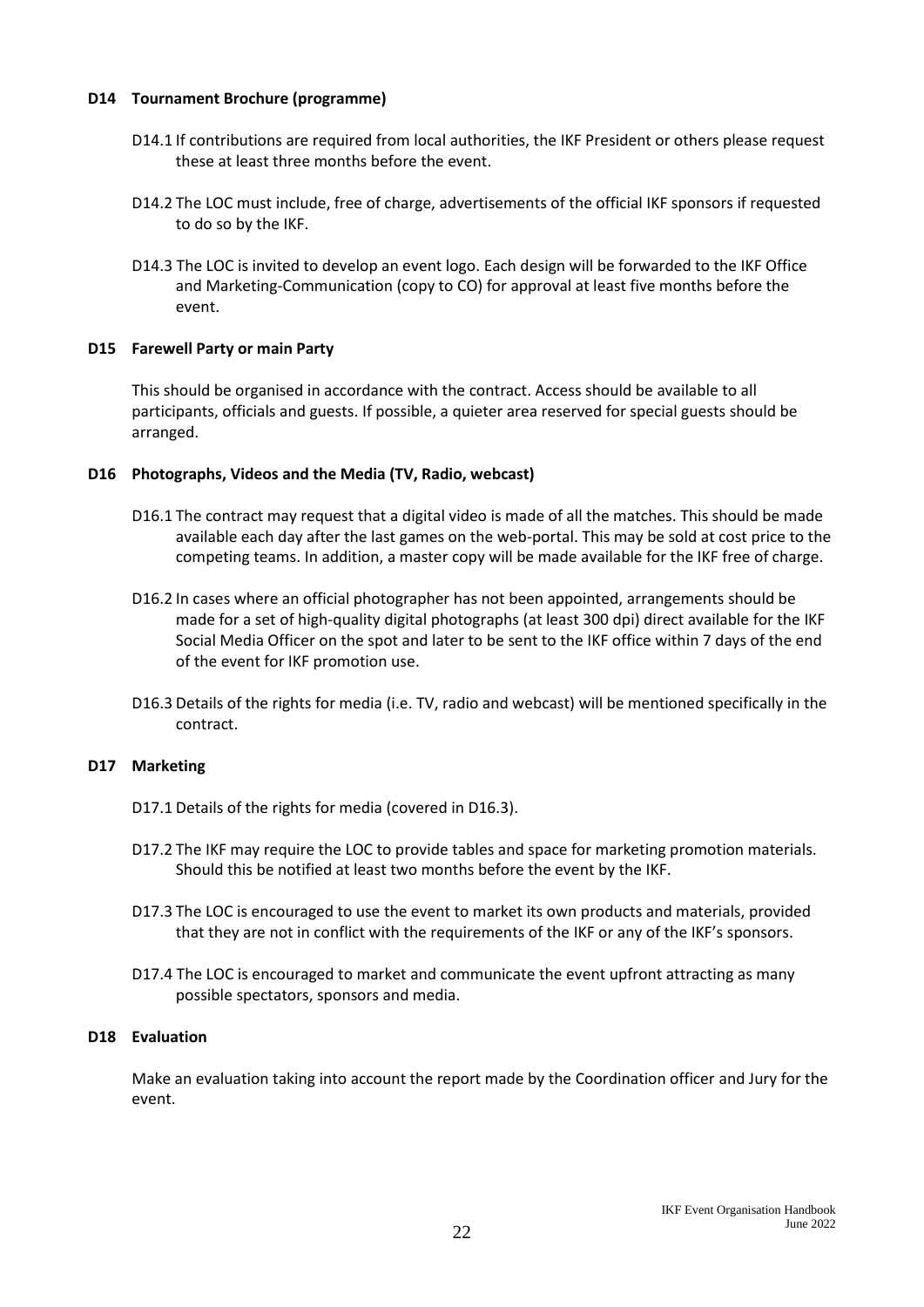# **Section E**

# **Appendices**

# **IKF's Advertising requirements**

Following the contract between IKF and MIKASA the IKF has granted MIKASA the following exclusive rights:

- **1** Bear the title OFFICIAL EXCLUSIVE KORFBALL SUPPLIER of the events, as well as to use the said title in full or abbreviated form in its advertising of all of MIKASA's ball products (being produced and/or marketed by MIKASA) through public general information in business documents, blanks, any advertising materials of MIKASA, and all this before, during, and after the EVENTS, for the entire duration of this agreement.
- **2** Use the official logo of the events in conjunction with the use of the title indicated in 1.
- **3** Request the IKF prior to the event, to supply professional quality digital photographs of events, which clearly include the MIKASA logo.
- **4** Make a full-page advertisement in the official program of every event, provided that the professional quality digital file is made available to the Organizing Committee of the event not later than six weeks prior to the event, free-of-charge. If the program is made in full-colour, the advertisement will also be made in full-colour. Name and address will be provided to MIKASA by IKF.
- **5** Make a half-page advertisement in the official magazine of the IKF, free-of-charge, provided that the professional quality digital file is made available to the IKF. If the magazine is made in full-colour, the advertisement will also be made in full-colour.
- **6** Display MIKASA advertising materials in a prime position (when televised, facing TV cameras) of the events, with a minimum right to place 3m (length) of advertising panels (standard height and model) at the events, provided MIKASA produce and deliver these well on time to the events, and with prior notice to the IKF. Name and address will be provided to MIKASA by IKF.
- **7** Be exclusive ball advertiser, implying that the IKF shall not grant any advertising space to other ball manufacturers.
- **8** Use the IKF official emblem, mark of approval, and/or the words INTERNATIONAL MATCH BALL STANDARD, on all MIKASA korfballs approved by the IKF as such without any additional cost or obligation on behalf of MIKASA.
- **9** Use the IKF official emblem on other materials related to balls, such as ball carriers and bags.
- **10** Sell Korfball related MIKASA products via IKF Homepage, or, if not possible promote MIKASA Online shop via its homepage.
- **11** Additionally, use the words IKF OFFICIAL EXCLUSIVE BALL in any advertisements and on the ball.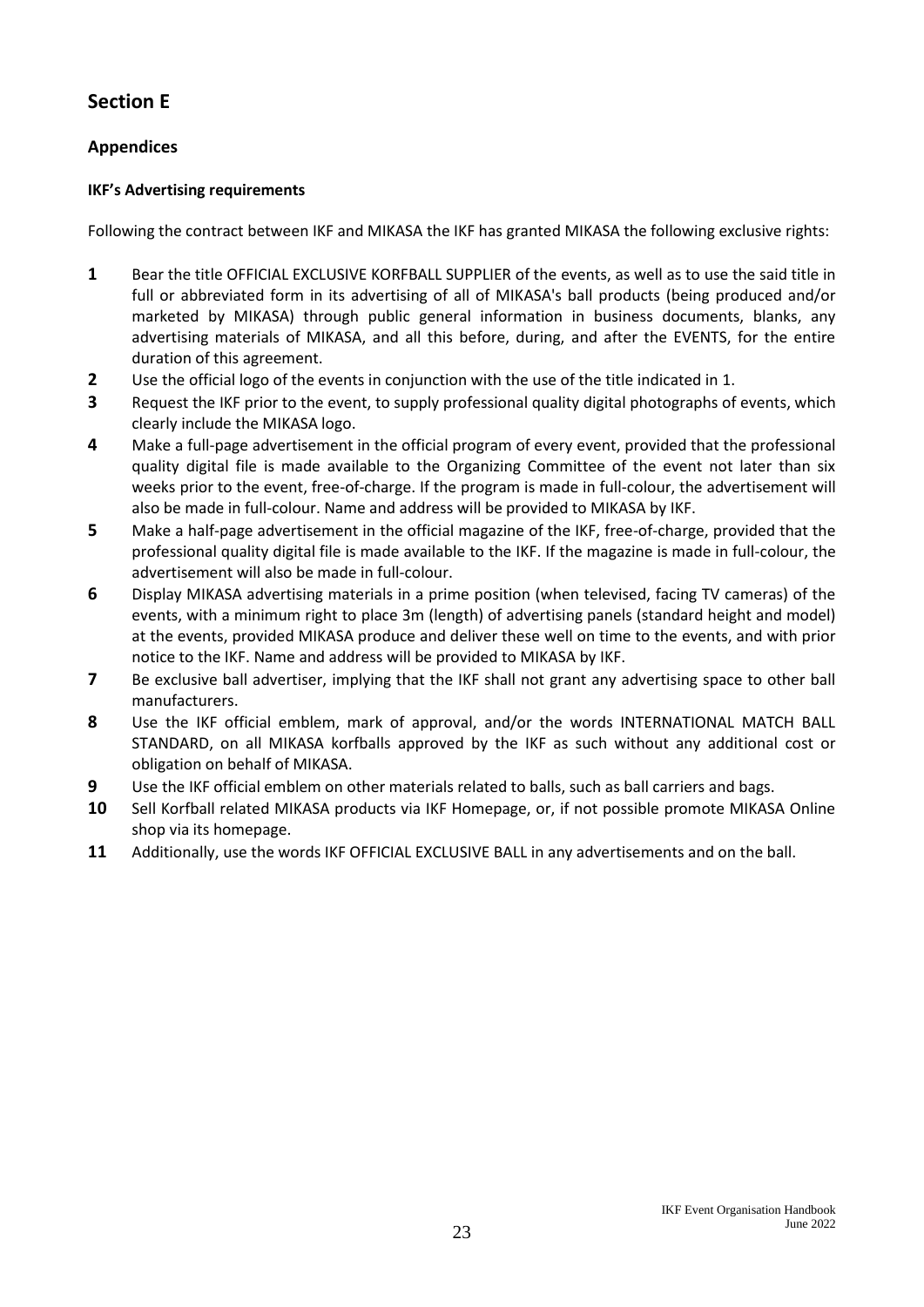# **Pre-Match Protocol**

# **1. Warm up and presentation of the teams**

The teams will have warming up period of **20 minutes** at the court. Each team has one half of the court available for warm-up. During this warm-up time, music may be played. The time/score board will count down the warm-up time. After this warming-up period of **20 minutes**, a buzzer will be sound to alert the teams that the time is up.

This buzzer normally sounds **10 minutes** before the start of the match, to allow enough time for the national anthems to be played. When the buzzer sounds, each teams goes to the corner next to their bench. The IKF Modern Anthem is played while the players go to the corners and get ready for the presentation. When both teams have assembled and the IKF Modern Anthem is played, the team named second in the tournament program (team B/away team) shall be announced. Players shall be called forward individually by name, men and females altered, and shall run around the post and take up positions facing the main tribune, on the playing field side of their bench. After all players of team B have been announced, the players of team A/home team are announced in the same manner. The head coaches of the teams are announced as well, but do not take part in the line-up on the field. The referee, assistant referee and reserve referee are then announced and march in. They take their position in between the two teams, in the middle of the playing fiddle.

During the presentation of the players and the referees music may be played. After the presentations, the National Anthem are announced and played, starting with team B.

After the National Anthem are played, team B/away team shakes hands with the referees and the team A/home team, after which team A shakes hands with the referees.

Team may return to their bench for a short moment (max 30 seconds) before taking their position on the field.



#### **2. Toss**

The toss should take place in front of the jury table before the teams go forward to line up with the referee and captains.

#### **3. Music during match**

No music is being played when the ball is played. There is only music allowed during the warm-up, timeouts, half time break, and when the play is dead for a longer period due to an injury, wet floor, or another thing that takes more than a handful of seconds. If there are such interruptions, the dj/commentator is free to improvise and engage the crowd. Goaltunes are played after each score for a couple of seconds, the dj/commentator can announce the scorer/score and the goal.

# **4. After the match**

At the end of the match teams have +/- 5 minutes to get their belongings and leave the bench and playing field before the warm-up time of the upcoming match start. During this time, music may be played and the dj/commentator may announce the end of the match and announce the upcoming match.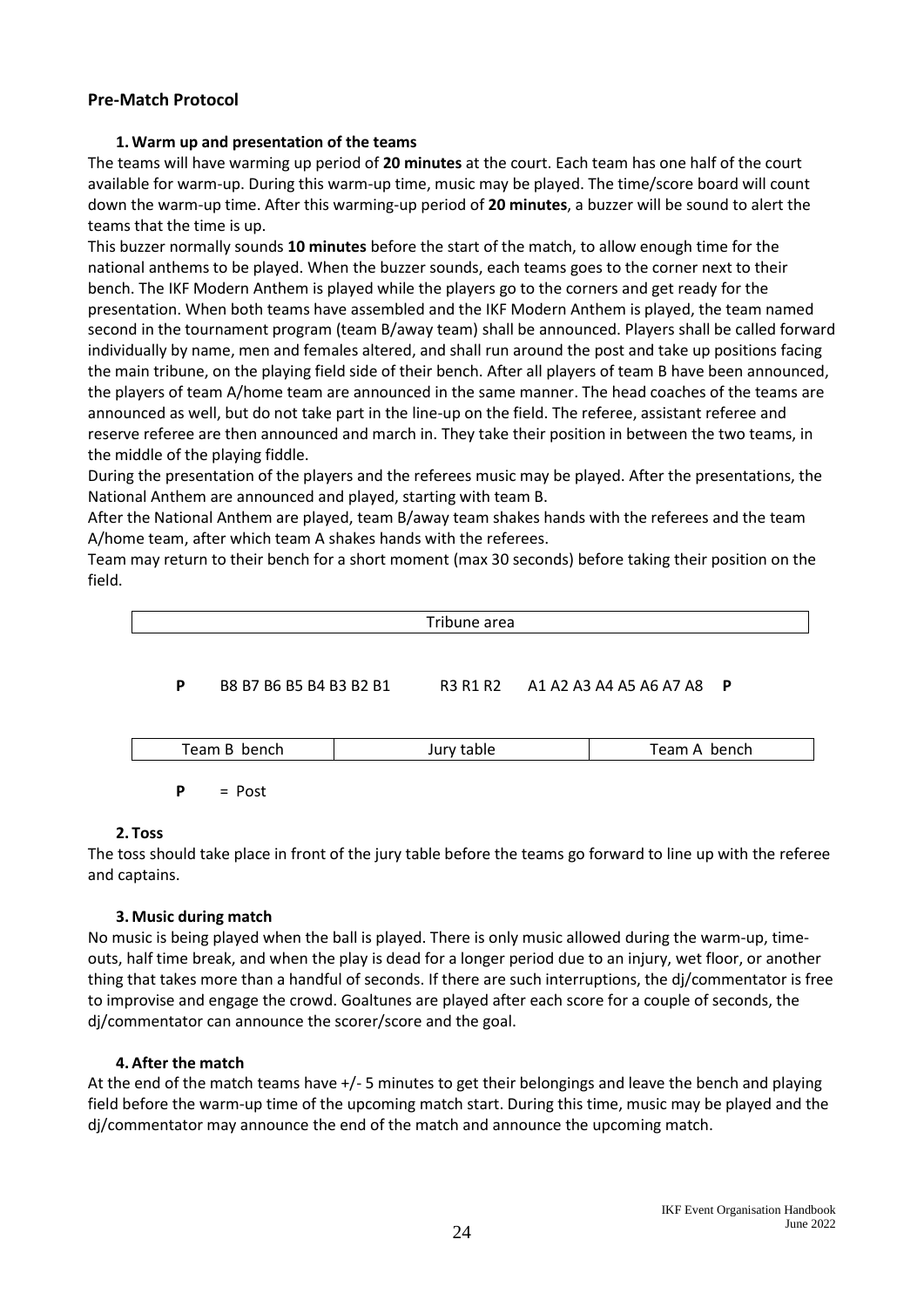# **Protocols for IKF Tournaments**

#### **Opening Ceremony**

#### **1. Presentation of teams**

The teams shall march in when called forward. They shall be led by a leader holding a board with the name of the team or country. The order for marching in shall be in alphabetical order of the English spelling of the country concerned with the exception that the team of the host country shall be last. (This order of countries should also be used for club events rather than the order of the spelling of club names). The teams shall line up in one of the following two ways:

#### Either 1

Facing the main tribune in straight lines behind each other with their first person standing in the positions shown:

| Tribune area |   |   |   |   |   |   |       |
|--------------|---|---|---|---|---|---|-------|
| A            | C | E | G | H | F | D | B     |
| $Hosts = H$  |   |   |   |   |   |   |       |
| Left         |   |   |   |   |   |   | Right |

Ideally teams A, C, E and G should come in (or march around) from the right and the others from the left (i.e. the opposite side to which they eventually stand).

#### Or 2

In positions as shown:

|   | Tribune area                           |   |   |
|---|----------------------------------------|---|---|
|   |                                        |   |   |
|   |                                        |   |   |
|   |                                        |   |   |
| A |                                        |   | B |
| A |                                        |   | B |
| A |                                        |   | B |
| A |                                        |   | B |
| A |                                        |   | B |
| C |                                        |   | D |
| C |                                        |   |   |
| C |                                        |   |   |
| C |                                        |   |   |
|   |                                        |   |   |
| C | EEEEEEEEE GGGGGGGGHHHHHHHH FFFFFFFFFFF | D |   |
|   |                                        |   |   |

Left **Right** Right Research **Right** Right Research **Right** Right Right Right Right

Teams A, C, E and G should ideally come in or march from the right and the others from the left.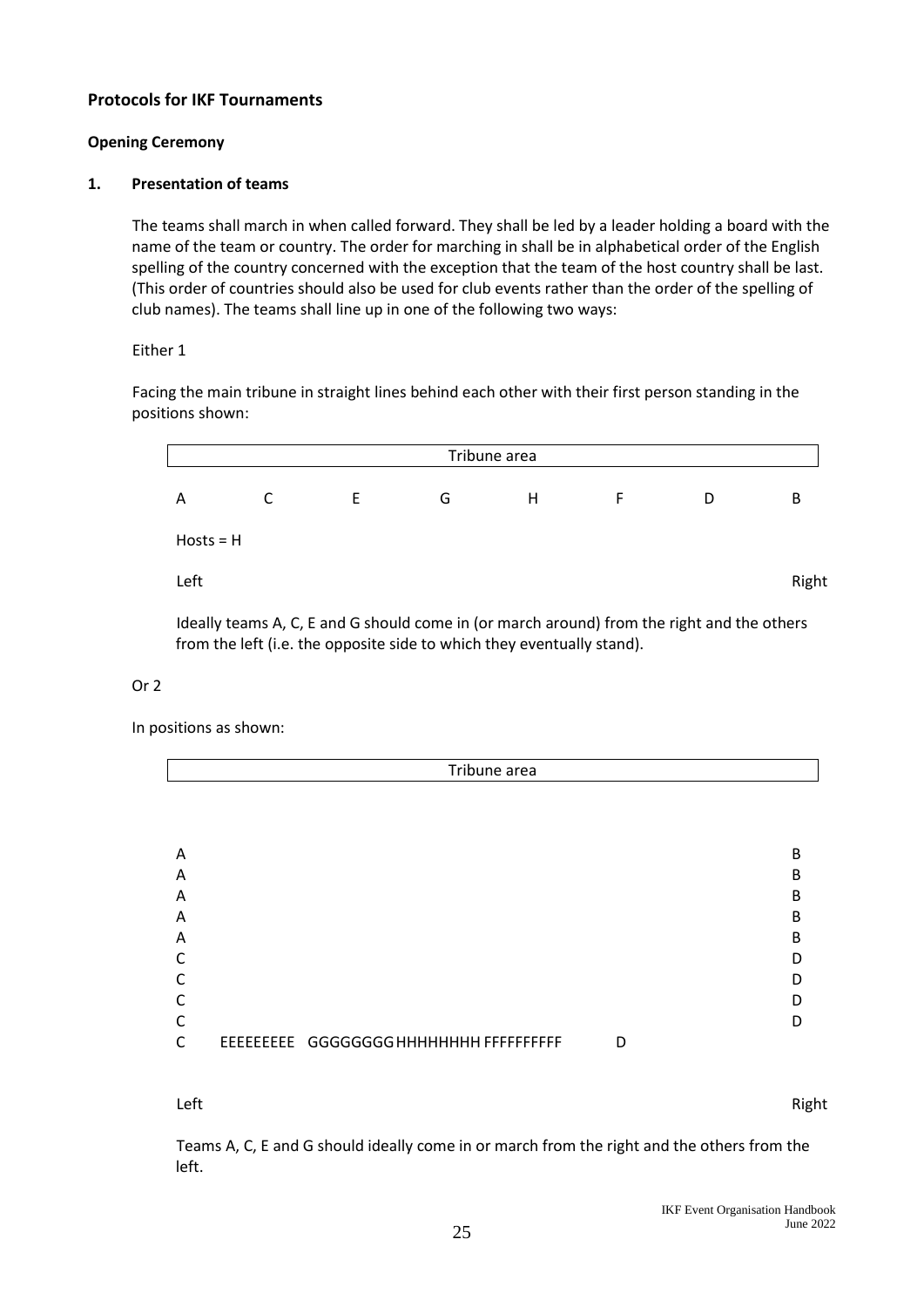# **2. Speeches**

The number of speeches shall be limited and agreed in advance with the hosts. Ideally there should be no more than two national/regional government; local government (e.g. major); senior IKF member of maximum 4 minutes each.

# **3. Opening display**

If the hosts are going to present an opening display, then the length of the display must be agreed in advance. Normally for a display the teams shall march off in the order that they came in and take their place in a reserved section of the tribune to watch the display. Teams can, if the display is short, remain in their places. What will happen should be advised at the pre-tournament meeting with team managers. If the opening ceremony is to be followed by a match then the teams participating in that match may leave the arena and continue their preparation rather than have to stay and watch the display. What they decide is up to them.

#### **Award ceremony**

Award Ceremonies shall be of uniform format and follow the standardised procedures. The Local Organising Committee and the IKF will coordinate on the involvement of officials in Award Ceremonies.

Unless otherwise specified there will be individual 'gold', 'silver' and 'bronze' awards for the 1st,  $2^{nd}$ and  $3<sup>rd</sup>$  teams respectively. The number of individual awards shall equal the number of players allowed in the squads (normally 14) plus 5 team officials. In addition, the winners shall be awarded the appropriate trophy for the event.

Teams and officials should be in their team costume (training suits are allowed). A mixture of clothing should be avoided.

It is essential that the teams are properly briefed about where to start and where to finish. The escorts have an important role here and it is essential that he/she leads the team to the correct standing place(s).

# **Required resources**

The following physical resources will be required for Award Ceremonies:

- A three-level winners' podium, order from left to right: 2,1,3 (when facing the podium from the spectators point of view).
- IKF Hymn
- Recording of the national anthem of the gold medal winner.
- The winners medals
- The winner trophy

# **Required human resources**

- An official co-ordinator
- An announcer
- A team of medal bearers and two high-ranking medal presenters (preferable 3 or 4), at least one of whom should be from the IKF and LOC
- At least one official photographer

# **Restricted items**

The presentation of gifts is not permitted during the Award Ceremonies, nor are loudspeaker advertisements, commercial messages and detailed information about the medal winners.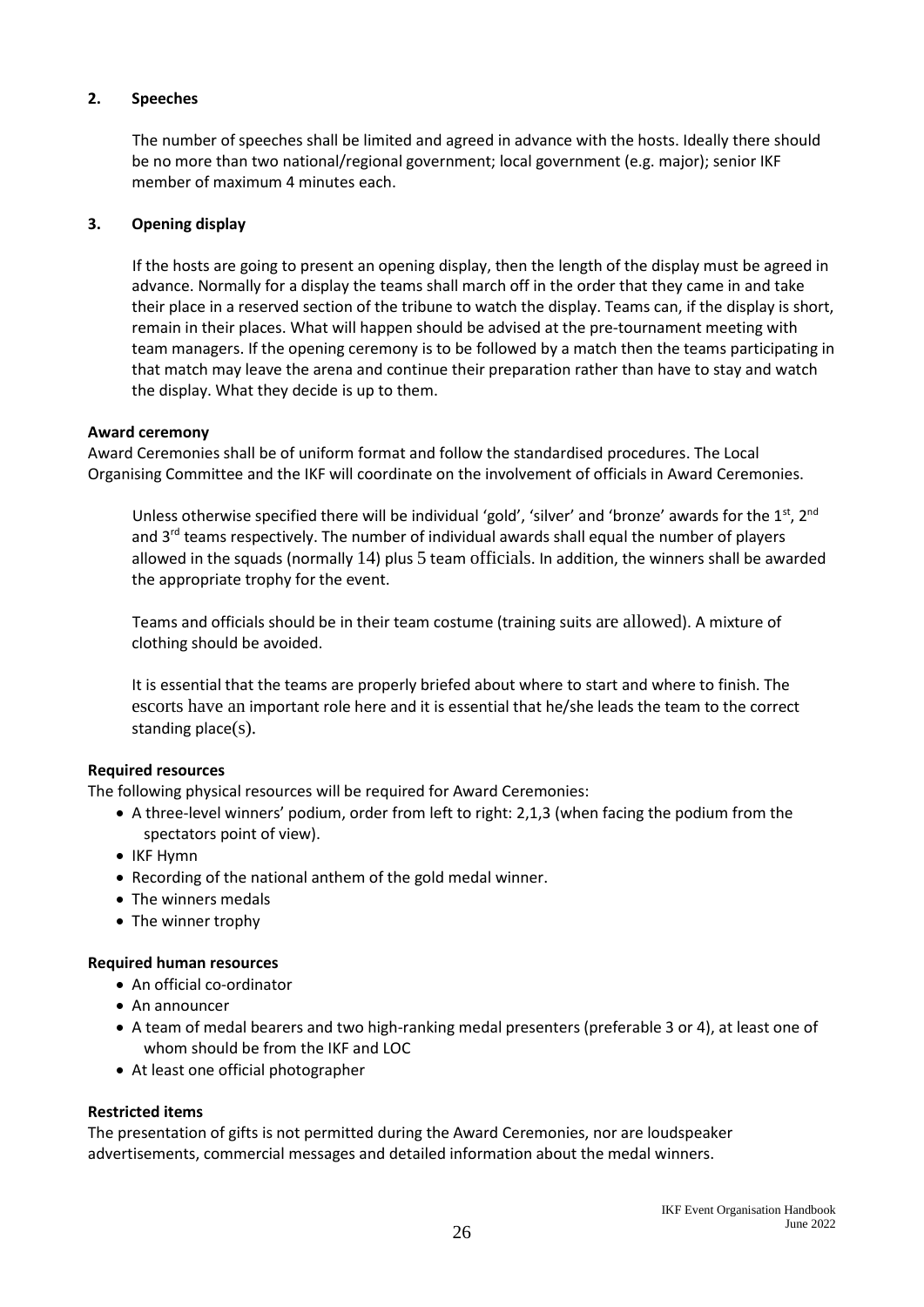#### **Backstage**

- Accreditation must be temporarily put away or kept out of sight
- No participant should have flags, mascots or other personal items such as mobile phones, water bottles and cameras with them during the Award Ceremony
- All people involved take position backstage in the following order:
	- 1. Athletes escorts
	- 2. Athletes
	- 3. Presenter escorts
	- 4. Presenters and Medal Bearer

There are two options for the Award Ceremony. Option 1 and option 2 can be used both, depending the set-up of the venue and wishes of the Local Organising Committee.

# **General explanation**

The medallist are first escorted to a designated spot away from the podium. From there on they are escorted to the medal presenters, who are lined up next to the podium. The medallists form a line, receive their medal and continue their way to the podium. The positions and walking lines of the medallists are illustrated in graphic 1.

#### Before the **award ceremony**

Announcer starts speaking 5 minutes before the start of the ceremony: *"Dear Guests, please take your seats. The Award Ceremony for [event] will begin very soon."*

#### **Alongside medallists' entrance**

The medallists enter the ceremony plaza first, in the order 3-2-1, following the escorts. The medallists walk in a line, two-by-two. The order of events is:

- 1. Play the IKF Hymn.
- 2. Music fades out.
- 3. Announcer speaks: *"Please welcome the bronze medal winner: [country]''*
- 4. Music sets in.
- 5. Athletes' escorts lead medallists into the venue to the designated spots. Escorts stays in front of the medallists.
- 6. Medallists take position at the marks (in a line-up, two-by-two formation).
- 7. Music fades out

The silver medallists and the gold medallists are announced and enter in the same order, repeating step 3 – 8.

# **Alongside presenters' entrance**

The award presenters are next to enter the ceremony plaza. They too are guided by the escorts, who walks in front of them, leading them to their designated sports. The order of events is:

- 1. Announcer speaks: *"Please welcome the award presenters. We're honoured to invite Mr/Ms (Name, Title) to present the medals.''*
- 2. Music plays.
- 3. Presenter escorts, who lead the presenters, enter stage. Presenters follow and take position at the marks, facing the athletes.
- 4. Medal (and mascot) deliverers carrying trays enter and take position next to the presenters.

#### **Speeches**

Before the presentation of the medals, the IKF and/or LOC may give a speech. These speeches should be max. 4 minutes each.

1. Announcer speaks: ''*Please give a big round of applause for [name, title]*''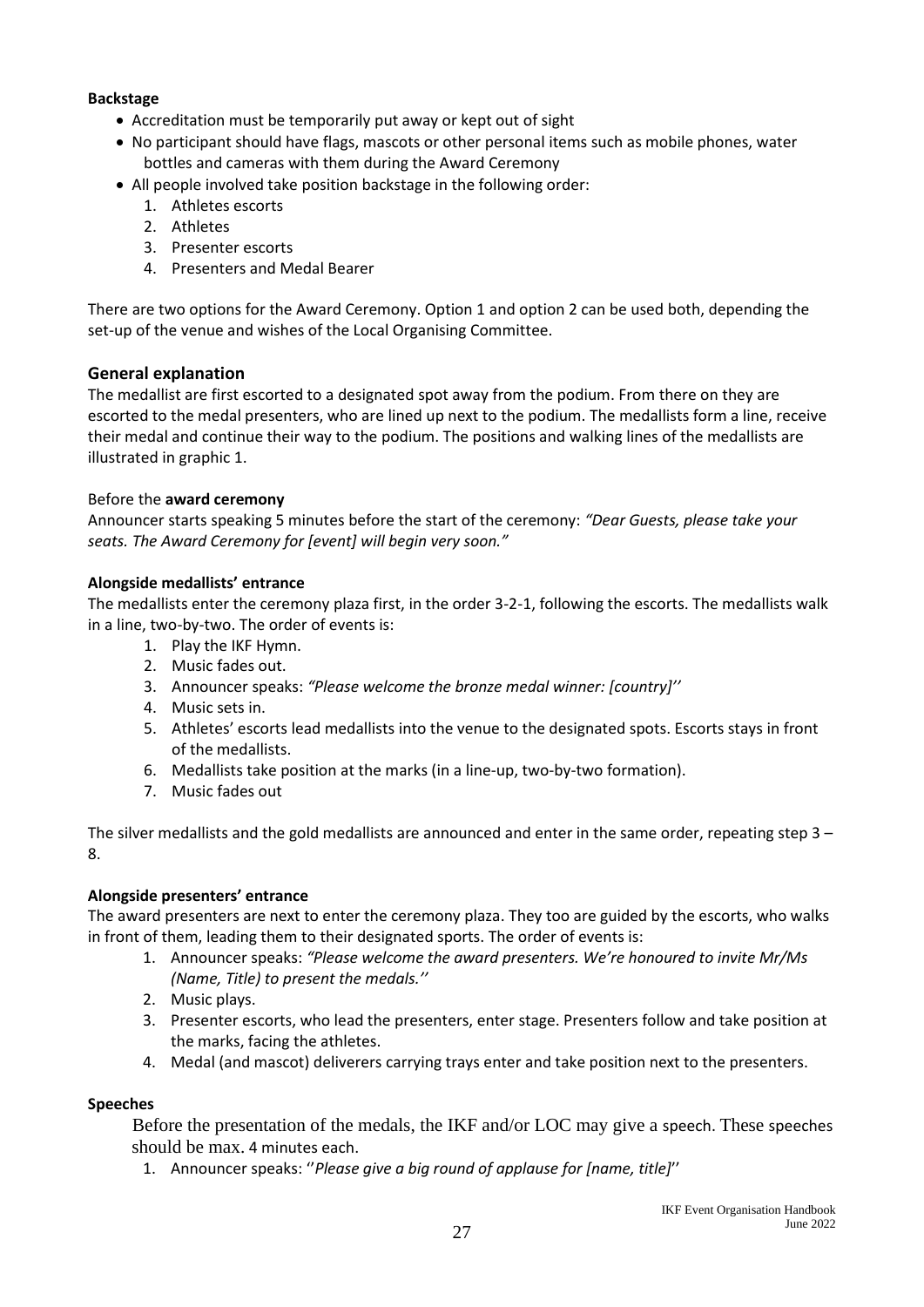- 2. The speaker steps forward to the designated area, speeches, and returns to the original position.
- 3. Steps to be repeated for each speaker.

#### **Bronze Medallists awards.**

- 1. Announcer speaks: ''*please give a big round of applause for the bronze medal winners from 'COUNTRY''*
- 2. Music plays
- 3. Escort leads the medallist to the presenters, who hang the medals around the necks of the bronze medallists. This is performed in a line, each athlete walks to the podium and steps on it after receiving the medal.

#### **Silver Medallists awards.**

- 1. Announcer speaks: ''*please give a big round of applause for the silver medal winners from 'COUNTRY''*
- 2. Music plays
- 3. Escort leads the medallist to the presenters, who hang the medals around the necks of the silver medallists. This is performed in a line, each athlete walks to the podium and steps on it after receiving the medal.

#### **Gold Medallists awards.**

- 1. Announcer speaks: ''*please give a big round of applause for the gold medal winners from 'COUNTRY''*
- 2. Music plays
- 3. Escort leads the medallist to the presenters, who hang the medals around the necks of the gold medallists. This is performed in a line, each athlete walks to the podium and steps on it after receiving the medal.
- 4. Announcer waits until all gold medallists are on the podium.
- 5. Announcer speaks: *"Dear Guests, please stand for the national anthem of (Country)."*
- 6. Play national anthem of the winning country
- 7. The trophy is handed to the captain of the team, who is situated in the centre of his team on the podium.
- 8. Music plays (celebration music like; 'we are the champions' or 'simply the best')

#### **Alongside presenters exit**

- 1. Escort leads presenters to the exit of the ceremony plaza.
- 2. Escort leads medallists to the exit of the ceremony plaza.

#### *Graphic 1*

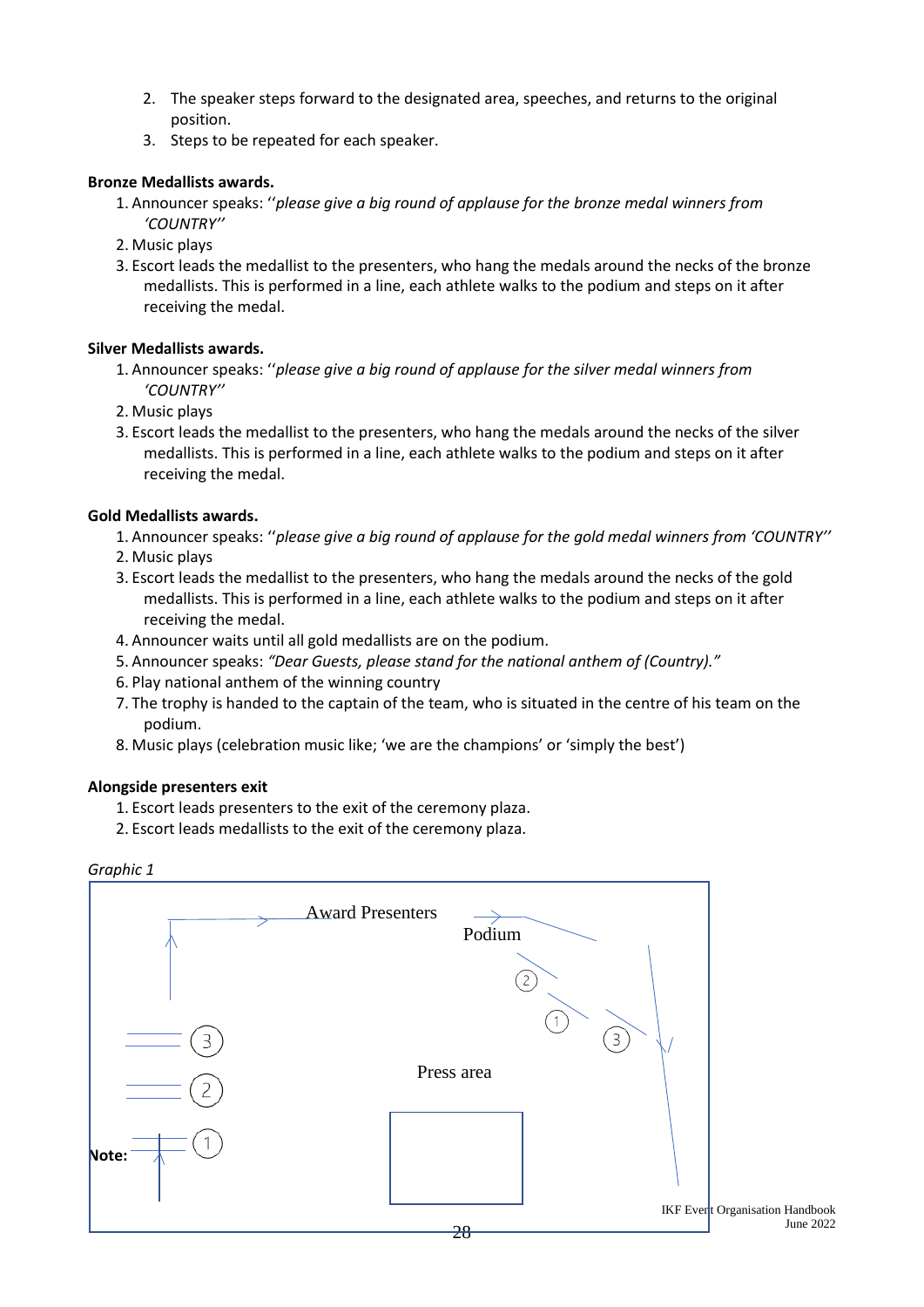In the case that no medals will be presented during the award ceremony, teams do not need to pass any award presenters on their way to the podium and can just take their place. In the case that no podium is available teams will line up on the indicated space on the floor. Over there the team captain will receive the relevant tournament trophy by the appointed award presenters.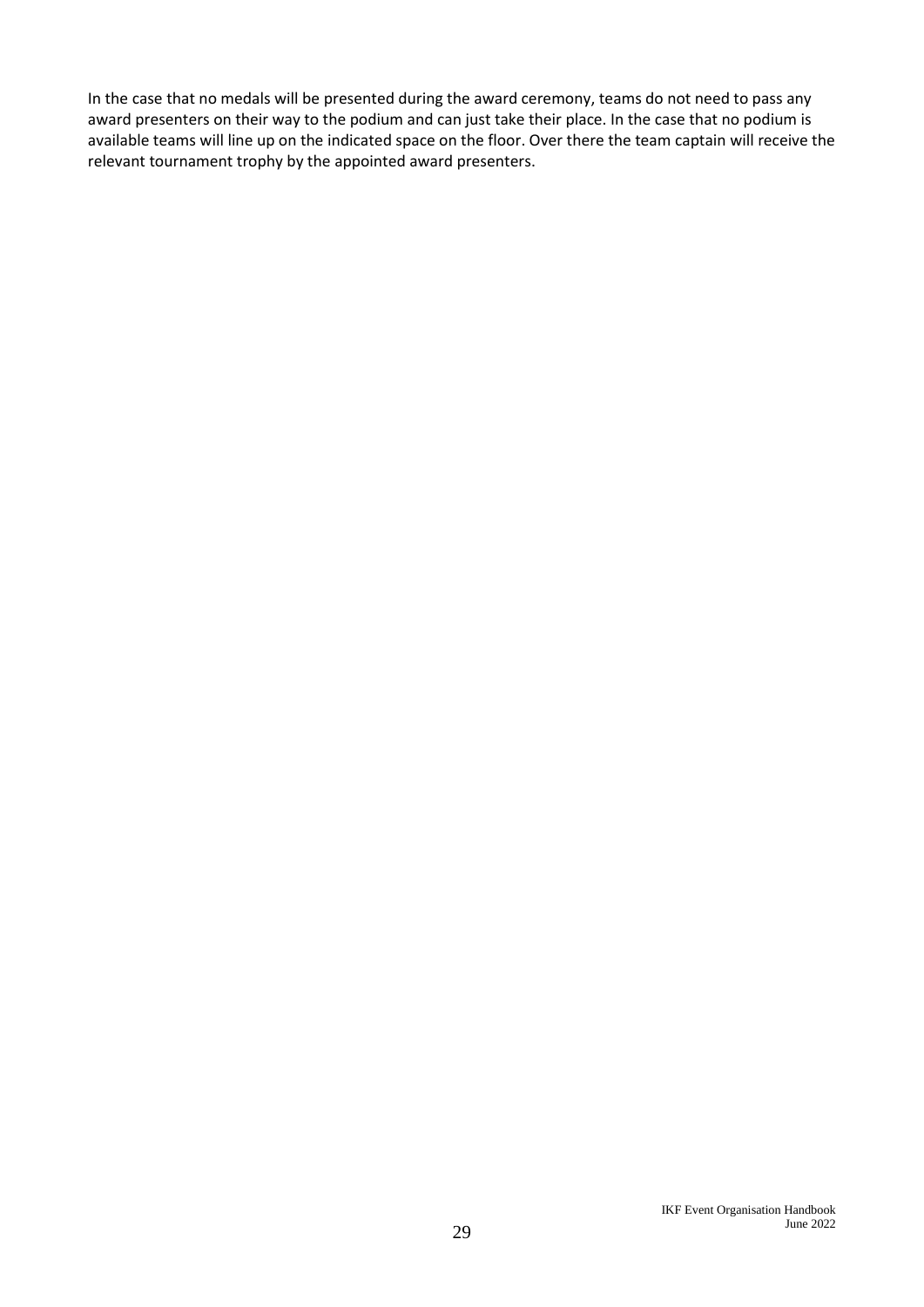# **Use of flags at IKF events, IKF recognized events, and IKF patronaged events**

*This document shall be used in any IKF event, IKF Recognized Event, or IKF Patronized event. No checks shall be made with the IKF member countries to verify their flag, since based on the information below, the Local Organizing Committee and the IKF Coordinating Officer shall verify any flags.*

The IKF makes use of the flags as designated by the International Olympic Committee. The list of flags can be found here:

<https://olympics.com/ioc/national-olympic-committees>

This is the list with 206 National Olympic Committees (NOCs). To find the authorized flag for a specific country, click on the name of the Country/National Olympic Committee, and a table appears with the flag in display. For instance,<https://olympics.com/ioc/argentina> display the flag of Argentina.

#### Chinese Taipei

Of particular relevance is the authorized flag of Chinese Taipei, see<https://olympics.com/ioc/chinese-taipei> . The flag of Chinese Taipei is the flag of the Chinese Taipei Olympic Committee:



This is NOT the national flag of Taiwan (Republic of China). The flag of Taiwan (Republic of China) ( ) shall NOT be displayed at any IKF event nor at any IKF recognized or patronaged event. The Chinese Taipei Korfball Association is aware of this rule and can be summoned to remove any such flags from their delegation.

# **Catalonia**

Catalonia does not have a recognized National Olympic Committee, and hence is not included in the list of recognized NOCs. The IKF recognizes Catalonia, based on the fact that it is an autonomous region of Spain, and the Spanish Parliament allows regions to play internationally as long as a national federation does not exist. In IKF events, the official flag of the Spanish autonomous region of Catalonia can be used: